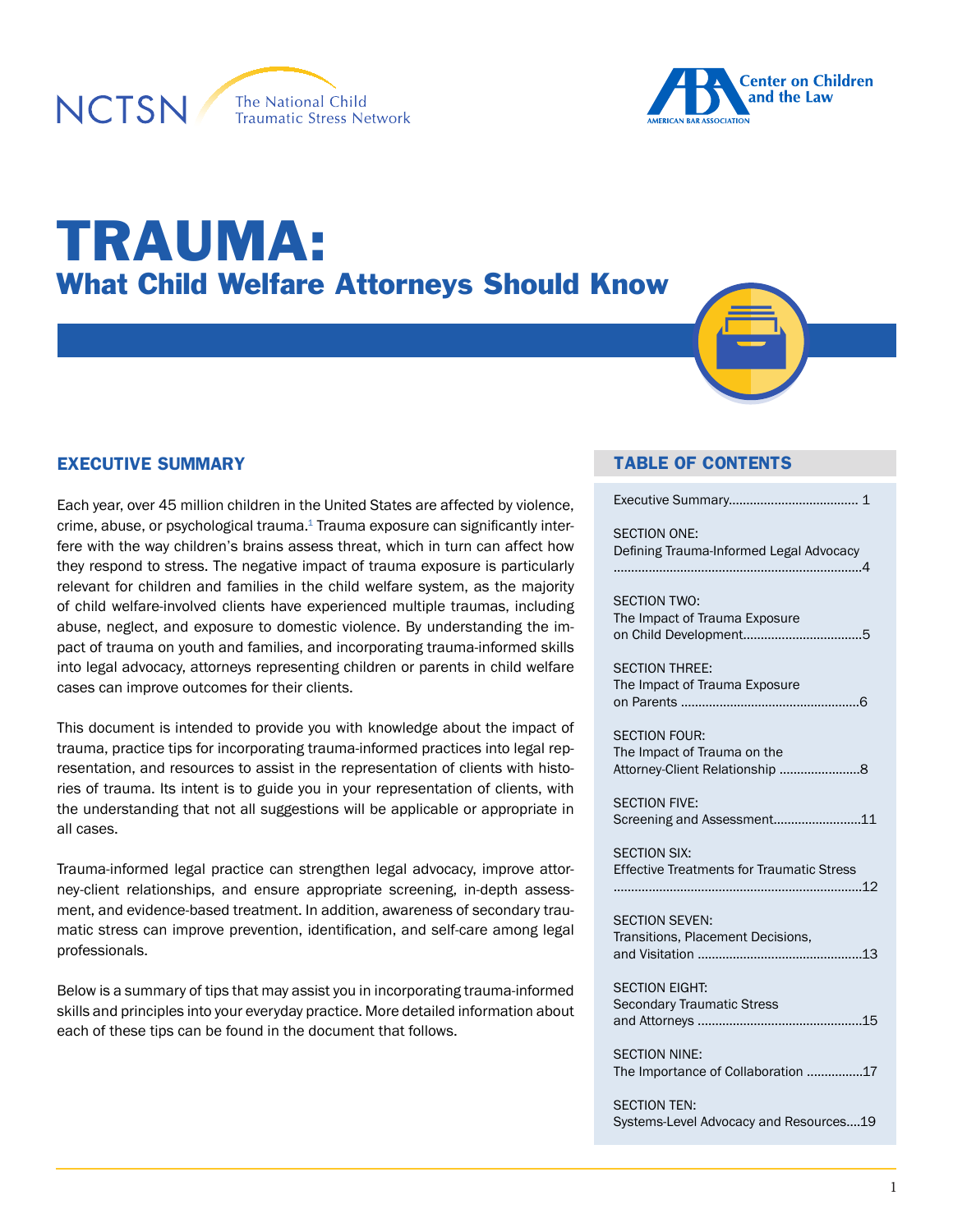

#### **General Tips for Representing Clients in Child Welfare Cases**

- **Identify known or suspected trauma the client may have experienced.**
- Consider the role trauma exposure may play in a client's behaviors, including refusal to engage in treatment, missing court appearances or appointments, as well as exhibiting hostility, apathy, or defiance during court proceedings. These behaviors could be misinterpreted signs of an alarm reaction or trauma response.
- **Provide structure, predictability, and opportunities for the client to exert control over decisions as appropriate.**
- **Provide adequate explanation to the client about his case, including your role as the attorney, a reasonable** understanding of the purpose of court proceedings, and a realistic expectation of the potential outcome of court proceedings.
- Advocate for placement stability for children. When placement change is necessary, advocate for a planned transition that occurs gradually rather than abruptly.
- Advocate for visitation to begin immediately between child and parent, unless this poses a threat to the child's physical or psychological safety or the child does not want visitation.
- Support visitation that is intentional, well-planned, and held in a neutral location away from where the trauma occurred. Make every effort to prepare the child for visitation.
- Encourage continuity of treatment after transitions and collaboration among professionals providing services for the client.
- **Promote client resilience by leveraging existing social supports, advocating for client involvement in services and** activities that increase a sense of mastery and competence, and making referrals for trauma-informed mental health treatment when appropriate.

#### **Trauma Screening, Assessment, and Treatment**

- Advocate for universal screening of trauma exposure and related symptoms.
- **Provide universal in-depth assessment for those children and parents for whom a screening identifies a history of trauma.**
- Make referrals or advocate for appropriate trauma treatment for clients affected by trauma exposure. Not all mental health providers are trained to provide evidence-based trauma treatment, so it is important to identify the type of treatment offered.
- Coordinate with a client's existing therapist to ascertain information about trauma triggers, suggested steps for ameliorating trauma triggers, the treatment being provided, and any other relevant information, such as risk for self-harm.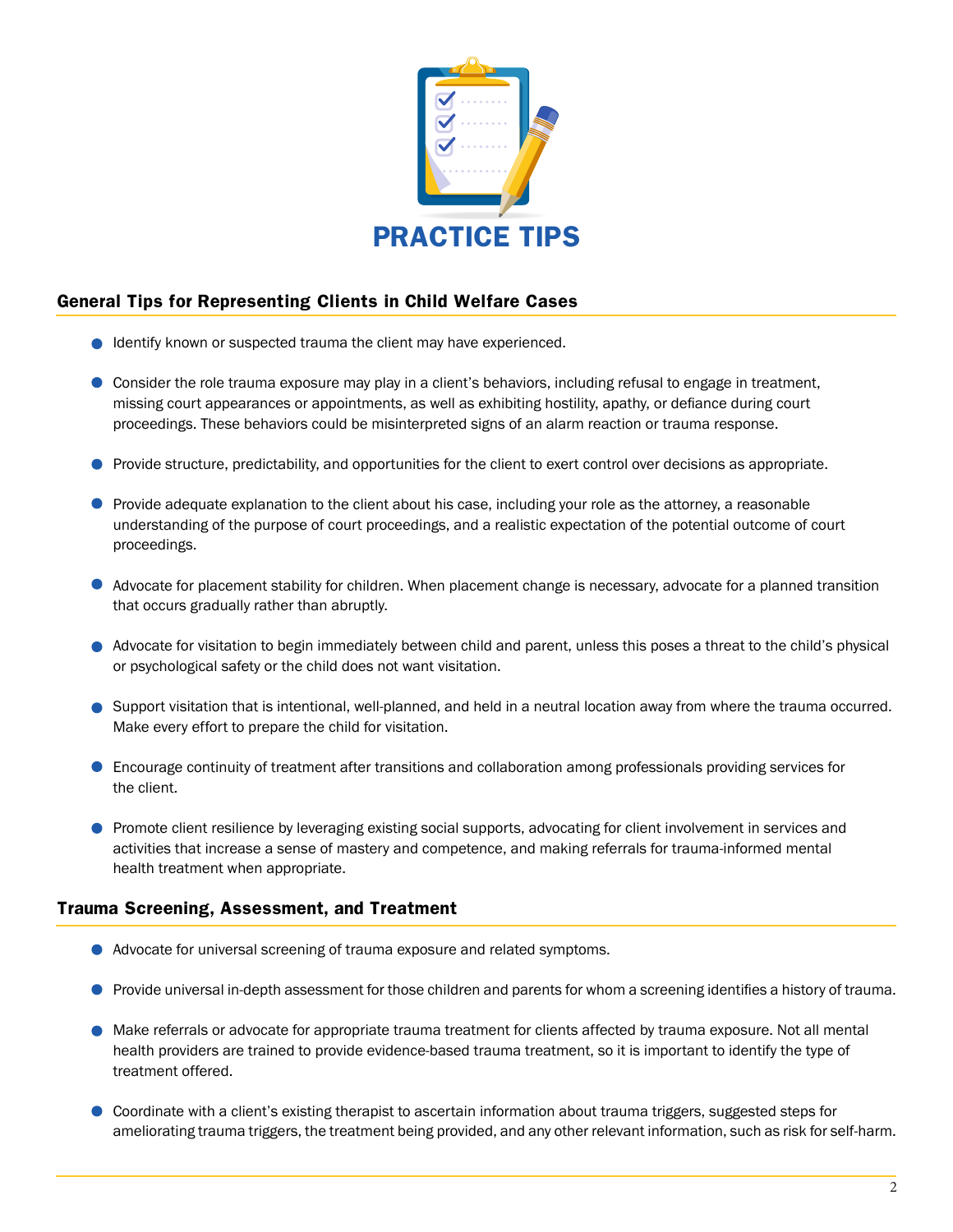#### **Attorney-Client Relationship**

- Consider issues of physical and psychological safety when advocating for clients and resist practices that may re-traumatize children and parents.
- $\bullet$  Meet in a quiet space with minimal distractions and outside the presence of other parties who may contribute to the client feeling threatened.
- **Provide adequate information about the attorney-client meeting, including the purpose of the meeting, expectations** for the meeting, and length of the meeting.
- **Provide a thorough explanation about the court process, including the purpose of each court hearing, the information** that you will present in court, and potential questions that the judge or attorneys may ask of the client. Allow the client time to practice and role-play responses.
- Be alert for signs of a trauma reaction, which typically present as some variation of the fight, flight, or freeze response. These signs may include lashing out, shutting down or withdrawing, or regressive, defiant, or disrespectful behaviors.
- Try to avoid startling the client with loud noises, sudden movements, or unexpected news without adequate explanation or preparation.
- Minimize touching the client, which can trigger a reaction in individuals with histories of physical or sexual abuse.
- Avoid overpromising or telling the client that "everything will be fine." Clients may be triggered by feeling let down or misled by their attorney.

#### **Secondary Traumatic Stress**

- Maintain work environments for staff that increase resilience and acknowledge, reduce, and treat vicarious or secondary traumatic stress.
- Identify and engage in self-care on an individual and organizational basis.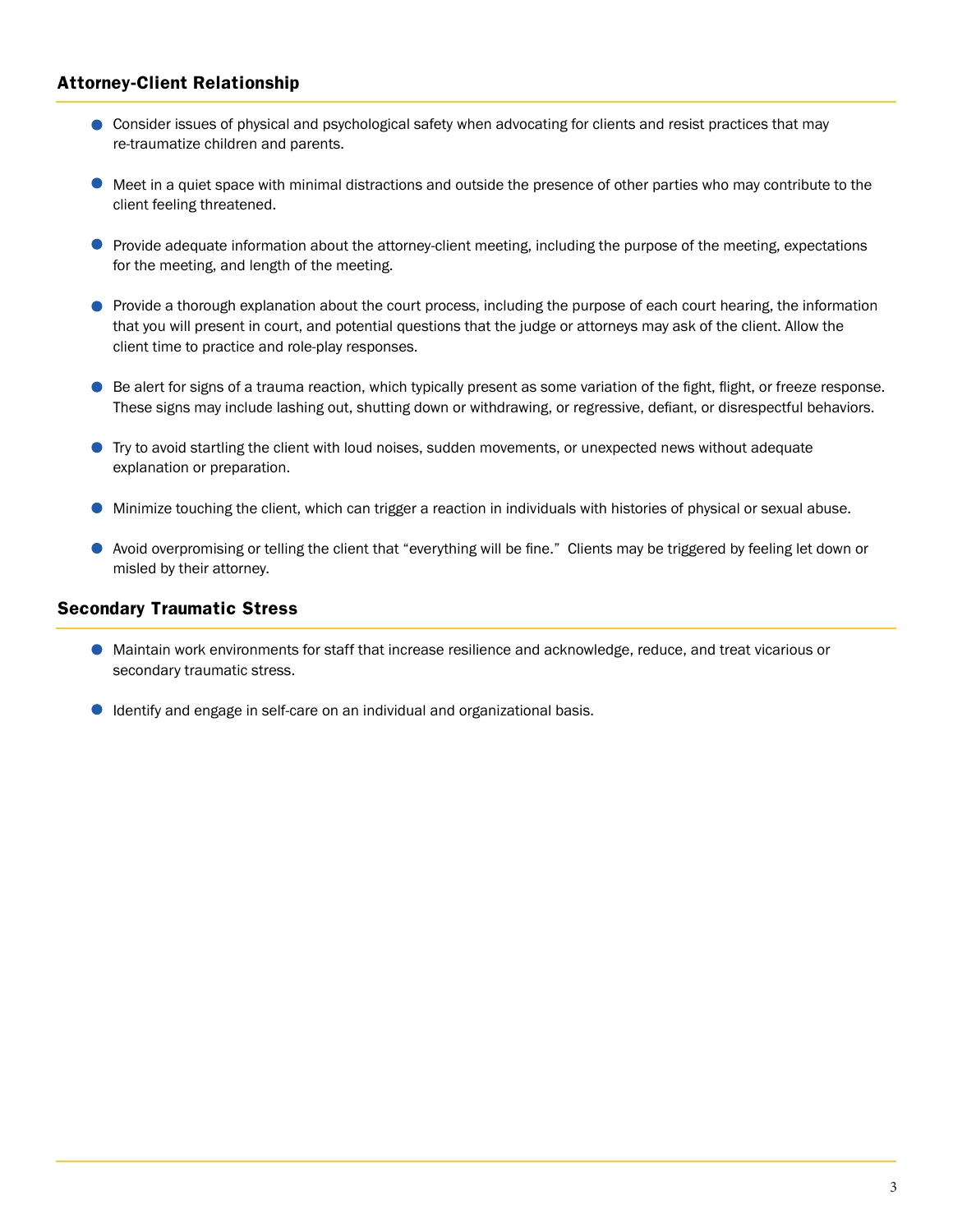# TRAUMA: What Child Welfare Attorneys Should Know

**1**

#### **Defining Trauma-Informed Legal Advocacy**

In 2014, more than 700,000 children in the United States were exposed to child maltreatment and more than 400,000 children were residing in foster care.<sup>1</sup> Children in foster care are likely to have been exposed to multiple forms of trauma, such as physical or sexual abuse, neglect, family and/or community violence, trafficking or commercial sexual exploitation, bullying, or loss of loved ones. <sup>[2](#page-19-1)</sup> In addition to situations of abuse or neglect that lead to their removal from their homes, children in care may experience further stresses after entering the system. Separation from family, friends, and community is often referred to as system-induced trauma.

The majority of parents or caregivers involved in the child welfare system have also experienced trauma and many were maltreated or placed in foster care as children. Addressing trauma among families involved in child welfare is essential to stopping this cycle of maltreatment. Without proper intervention, the negative effects of childhood trauma may persist into adulthood, and can result in higher rates of psychiatric or medical illness, substance use, criminal offending, and early death.<sup>3</sup>

The Attorney General's National Task Force on Children Exposed to Violence1 recommends that all professionals serving children exposed to violence and psychological trauma learn about and provide for trauma-informed care and trauma-focused services. Similarly, the American Bar Association has called for integrating trauma knowledge into daily legal practice and integrating and sustaining trauma awareness and skills in practice and policies.<sup>[4](#page-19-3)</sup>

Trauma-informed systems are structured with an understanding of the causes and effects of traumatic experiences, and incorporate practices that support recovery. [5](#page-19-4) A system-wide approach requires involvement by all stakeholders working with children and their families, including caseworkers, attorneys for all parties, judges, service providers, birth parents, and caregivers such as foster parents and kinship caregivers.

By enhancing the ability to recognize the impact of trauma, respond appropriately, and avoid legal practices that may re-traumatize children or parents, trauma-informed legal representation can support recovery and enhance resilience, thus improving outcomes for children and families. Incorporating trauma-informed skills into legal practice can also improve attorney-client relationships, increase opportunities to advocate for appropriate services, and enhance prevention, recognition, and mitigation of secondary traumatic stress (STS; se[e Section Eight\)](#page-14-0).

Trauma-informed legal representation may include:

- 1. Identifying all known and suspected trauma the client may have experienced
- 2. Understanding parent and caregiver trauma and its impact on the family
- 3. Considering the legal implications of routine screening for trauma exposure and related symptoms, particularly for parents and dual-system involved youth (see Glossary)
- 4. Making appropriate referrals for culturally sensitive, evidence-based assessment and treatment for traumatic stress and associated mental health symptoms
- 5. Advocating for provision of resources (e.g., psychoeducational books, victim assistance information) about trauma exposure, its impact, and treatment for children, families, and stakeholders
- 6. Understanding and promoting resilience and protective factors for children and their families
- 7. Encouraging continuity of care and collaboration across child-serving systems
- 8. Maintaining work environments for staff that increase staff resilience and address, reduce, and treat vicarious or secondary traumatic stress
- 9. Considering issues of physical and psychological safety when advocating for clients and resisting practices that may re-traumatize children and parents
- 10. Maintaining awareness of one's own behaviors, tone of voice, body language, and approach when engaging and questioning clients who may have a history of trauma
- 11. Taking steps to make clients more comfortable and to recognize when clients are having a trauma reaction
- 12. Engaging in continuing education about trauma to learn new and developing information that can benefit clients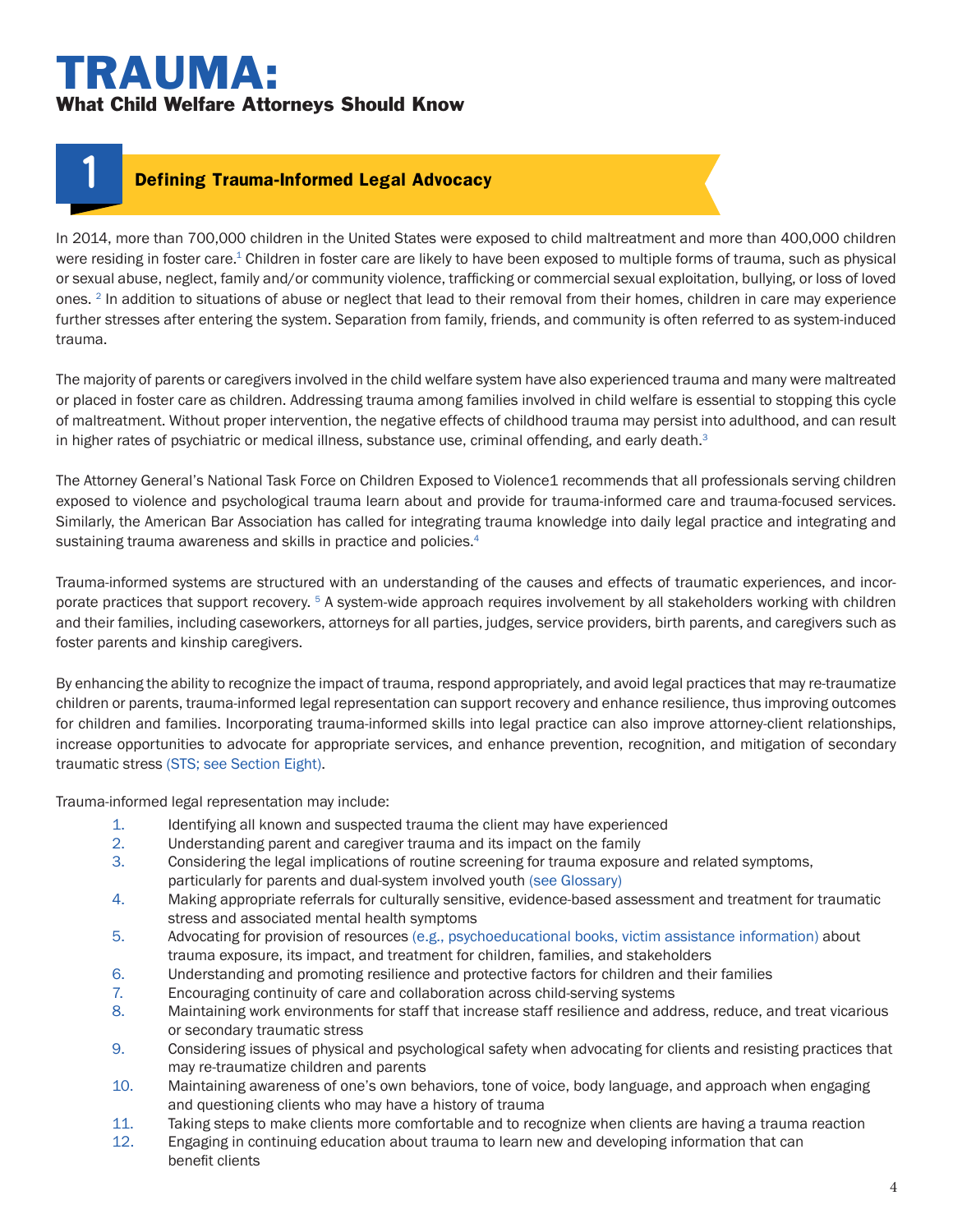These suggestions identify actions you can take to promote a trauma-informed response to your clients, *with the understanding that the confines of professional conduct, including confidentiality and ethical considerations as well as strategic case planning, may affect one's ability to act on these recommendations in individual cases.* In addition, advocates should always clearly explain their role to child clients, whether they are representing the client's expressed wishes as an attorney, best interest as *guardian ad litem*, or taking a hybrid approach.

By keeping these principles in mind, you can build more effective relationships with your clients to serve their legal interests, work to ensure necessary service needs are met, and support clients' current and future well-being.

<span id="page-4-0"></span>

#### **The Impact of Trauma Exposure on Child Development**

Approximately 80 to 90 percent of youth involved in the child welfare system have experienced at least one traumatic event.<sup>[6](#page-19-5)</sup> Trauma may result from either direct experiences, such as being neglected or abused, or witnessed experiences including domestic violence between caregivers. Children may also be traumatized by hearing about something that happened to their parent or caregiver (e.g., serious injury, incarceration).<sup>[7](#page-19-6)</sup>

Traumatic experiences early in life may alter how the brain assesses threat and how clients respond to stress. A fight or flight response may be "triggered" by anything that reminds a client of past traumatic events, causing a perception of immediate danger. A triggered youth or adult may engage in aggressive or avoidant behaviors in an effort to feel safe; behave defiantly or aggressively to keep others at a distance; or attempt to escape the situation. Common responses include running away from home or school; avoiding attorneys or court hearings perceived as threatening; shutting down; or "spacing out."

There are a range of potential reactions to traumatic events. Most trauma survivors, including youth in the juvenile justice system or parents accused of maltreatment, will recover from their experiences and thus should not be viewed as "damaged" or beyond help. Trauma's impact on the brain and normal child development can be reversed with appropriate treatment and other supports (see Section Six). Recovery is related to resilience; and attorneys can promote clients' resilience in a number of ways, listed below.



# **PRACTICE TIPS: PROMOTING CLIENT RESILIENCE**

Leverage existing social supports – immediate and extended family, fictive kin (see Glossary Terms, page X), community and religious leaders, school staff, coaches, etc.

Advocate for clients' involvement in services or activities that increase their sense of mastery or competence, such as parenting classes/training for caregivers, or afterschool activities for children and youth.

Support clients in developing effective coping skills by referring them to trauma-informed treatment as indicated, and helping them cope with potentially distressing court proceedings or transitions by adequately explaining them in advance.

While many youth and adults who experience trauma are able to work through subsequent challenges without professional intervention, some will develop symptoms of Posttraumatic Stress Disorder, or PTSD (see Glossary Terms, page 6, for definition). PTSD increases the risk for negative outcomes across the lifespan, including academic challenges and peer problems in childhood and criminal justice involvement in adolescence and adulthood. ([See Appendix, Section Two](#page-21-0), for additional resources on how trauma may affect clients in different age groups.) Some clients may experience partial symptoms of PTSD or develop other disorders such as substance use, depression, or anxiety.

Many trauma survivors will not meet criteria for a PTSD diagnosis but will experience significant trauma-related impairment in daily living. Youth or adults with more chronic or pervasive exposure to traumatic events, termed complex trauma, may suffer additional challenges that are not captured by the PTSD diagnosis (see Glossary Terms). Whenever possible, clients should be screened. If a trauma screen reveals trauma exposure, a further in-depth assessment for trauma exposure and related symptoms to determine the impact of their traumatic experiences and need for appropriate treatment is warranted ([see Section Five](#page-10-0)).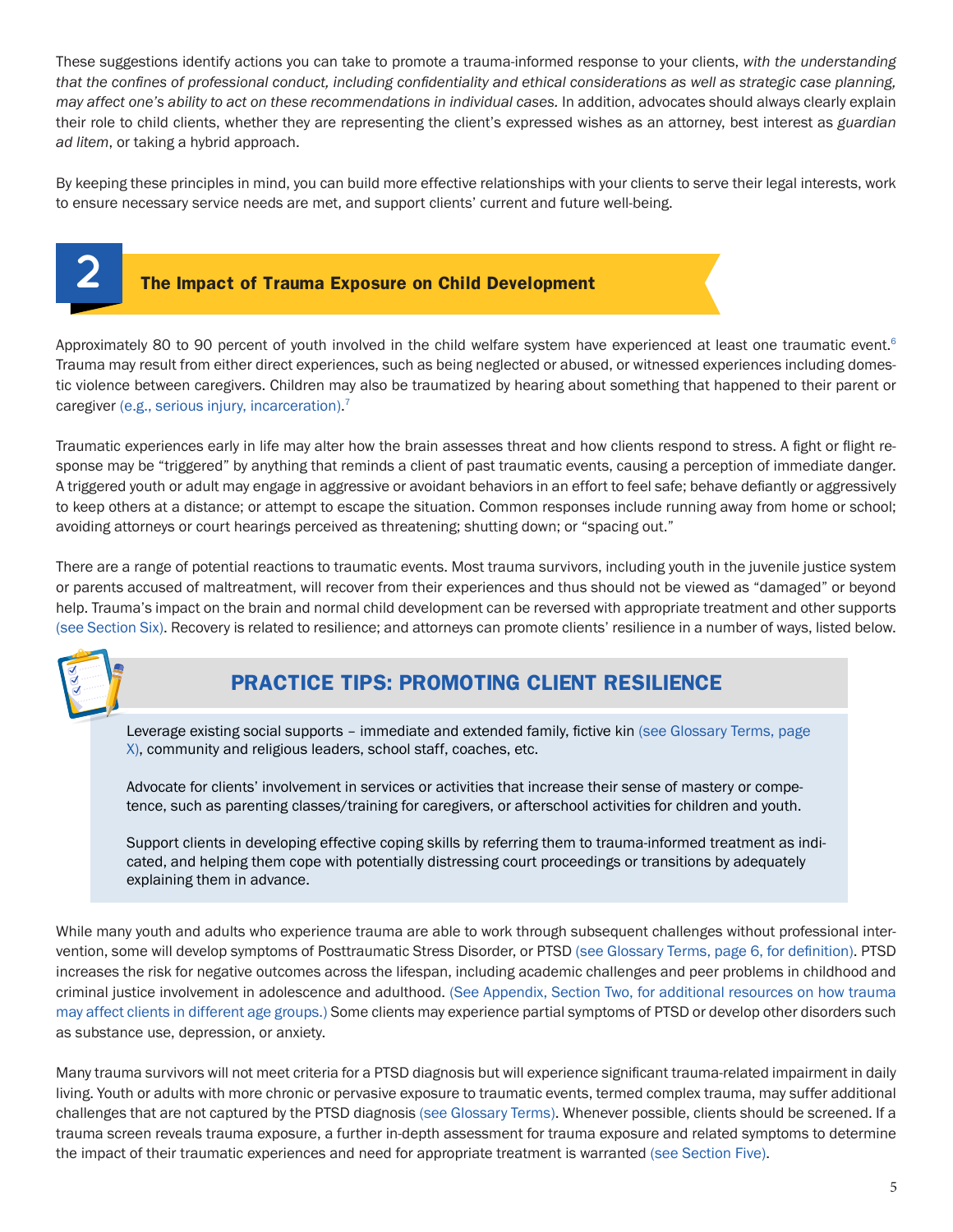**3**

Approximately 90 percent of parents or caregivers involved in the child welfare system have histories of trauma exposure, including high rates of childhood abuse and neglect, and a significant number were involved in the system as children.[8](#page-19-7),[9](#page-19-8)[,10](#page-19-9) Additionally, families may be affected by historical trauma resulting from societal racism and oppression towards ethnic minorities, particularly African-American, Native American, and immigrant communities. The impact of these traumatic experiences on both caregivers and their children can be inadvertently intensified by institutional practices within systems such as child welfare or juvenile justice.<sup>11</sup>

Exposure to trauma does not always determine adverse outcomes for parents and their children. However, for some parents, prior trauma exposure may negatively impact the manner in which they interact with their children, thereby placing children at higher risk for traumatic stress. This is also known as intergenerational trauma. For example, parents with histories of repeated exposure to violence may have greater difficulty recognizing the adverse effects of violence exposure for children. Untreated PTSD can also interfere with a parent's ability to use safe and effective parenting strategies and protect their children from abuse by others.<sup>12[,13](#page-19-12)</sup> In turn, without effective intervention, children exposed to neglect or abuse are significantly more likely to perpetrate violence against dating partners, enter into abusive relationships in adolescence and adulthood, and perpetrate abuse of their own children when they become parents[.14](#page-19-13)[,15,](#page-20-0)[16](#page-20-1) Consequently, addressing traumatic stress within families in the child welfare system is essential for reducing rates of child maltreatment and interrupting the intergenerational transmission of trauma. Further, recognition of these risks can position attorneys to recommend resources to clients that lessen the impact of risks and bolster clients' resiliency.

#### *Trauma can affect a parent's approach to discipline and child-rearing.*

Parents with trauma histories who abuse or neglect their children may view their parenting behavior as normal, and may not understand that there are alternative ways of interacting with their children. Additionally, a traumatized parent may be hypervigilant or overly focused on identifying potential threats to his or her child. Hypervigilant parents may react harshly to child misbehavior because they fear consequences or reactions from others if their children continue to misbehave. Parents with trauma histories may also place extreme restrictions on their children, such as requiring them to spend all free time at home to avoid potential danger. Trauma can also deplete a parent's psychological and physical energy as well as the financial and social resources necessary to accomplish parenting tasks.

After a client-centered decision-making process that includes legal counseling of the client, parent attorneys can advocate for participation in trauma-informed parenting workshops and treatment *(see [Section Six\)](#page-11-0)*. Since reunifi-

#### **GLOSSARY OF TERMS**

#### **Trauma**

Exposure to actual or threatened death, serious injury or violence in one of the following ways: 1) direct experience; 2) witnessing a traumatic event; 3) learning that a loved one experienced trauma; or 4) repeated or extreme exposure to aversive details of traumatic events (e.g., child welfare attorneys who develop secondary traumatic stress after repeated exposure to their clients' trauma stories).

#### **Child Traumatic Stress**

Occurs when a child experiences a traumatic event or situation that upsets and overwhelms his or her ability to cope; and the signs and symptoms interfere with the child's daily life.

#### **The Body's Alarm System**

Function of the brain that scans the environment for potential danger and prepares us to act. When triggered, the alarm system sets off a cascade of immediate physiological changes that prepare one for Fight-Flight-Freeze response in order to stay safe. This is a complex response that involves multiple areas of the brain, including the sympathetic nervous system and the amygdala.

#### **Trigger**

A reminder of a past traumatic event that sets off the body's alarm system, so that the person feels in imminent danger once again. A "trigger" can be anything connected to a traumatic event, including an event, situation, place, physical sensation, or even a person.

#### **Posttraumatic Stress Disorder**

A mental health disorder most commonly associated with trauma exposure. PTSD is characterized by problems in four areas: re-experiencing (i.e., flashbacks or nightmares of traumatic event); avoidance of thoughts or reminders of past trauma;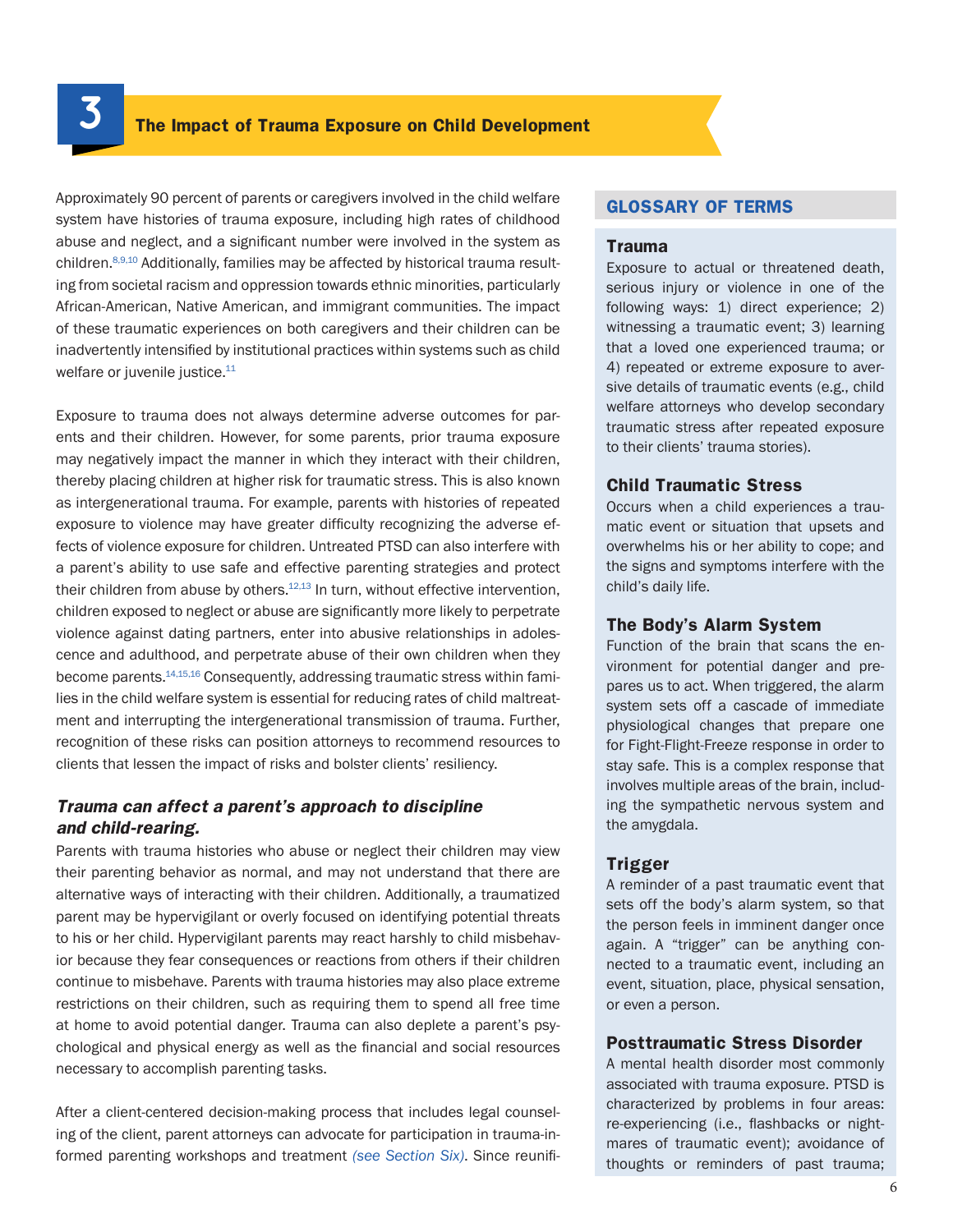cation is the ultimate goal in most child welfare cases, and most children in the child welfare system reunify with their biological families $17$ , it is essential that parents and caregivers receive needed trauma-informed services in order to begin the healing process and improve their capacity to provide safe and stable home environments.

#### *Trauma can affect parental reactions to court proceedings and an attorney's working relationship with the parent.*

For parents or caregivers with histories of trauma, child welfare proceedings may present particular challenges that can significantly interfere with their ability to effectively manage court proceedings and relationships with court and child welfare professionals. Parents who have experienced trauma may exhibit difficult behaviors such as angry outbursts, lateness, refusal to return phone calls, and missed appointments or court appearances. One study of child welfare-involved mothers also found that those who had previous involvement with the system as children were significantly less engaged with services provided through child welfare agencies.<sup>[18](#page-20-3)</sup> These behaviors may be interpreted as hostility or apathy, but may in fact be symptoms of traumatic stress. Traumatic stress pushes the brain into a hypervigilant mode that may cause individuals to be highly sensitive to power differentials, perceived attacks, and a perceived loss of control. This may result in a parent's distrust of, and irritability toward, those who appear more powerful and in control, such [a](#page-19-7)s attorneys, judges, and child welfare caseworkers.<sup>a</sup> In such cases, parents may need additional support to help them understand those reactions, and the impact of those reactions on the overall case. Lifelong traumas may also teach ineffective ways to assert power in the world. It is understandable for parents to exhibit distrust of a system that may have been unhelpful, even harmful, in the past, especially if they have lived in poverty and have dealt with structural racism in the very systems designed to help them. Understanding these reactions can help you develop a more effective attorney-client relationship.

a *Traumatic stress may decrease a parent's ability to perceive the world accurately, process information, remain organized due to executive function deficits, and increase risk of substance use. In turn, this may contribute to an increased risk of maltreating their children.*

negative changes in thought or mood (i.e., persistent negative emotions, persistent or exaggerated negative beliefs about oneself, others, or the world); and hyperarousal (angry outbursts, being constantly "on guard" against potential threats). Some people may also experience dissociation. (See Appendix Section Two for additional information).

#### **Complex Trauma**

Refers to exposure to multiple or prolonged forms of traumatic experiences in childhood and the wide-ranging, long-term impact of this exposure. Complex trauma disrupts normal child development and may lead to difficulties with attachment (i.e., ability to form trusting, meaningful relationships); managing emotions and behavior; and executive functioning (i.e., ability to focus attention, solve problems, plan or pursue long-term goals).

#### **Kinship Foster Care**

Refers to the placement of youth in foster care that is provided by grandparents, aunts, uncles, or other family members.

#### **Fictive Kin**

Individuals who play an important role in a youth's life but are not related through marriage or birth.

#### **Dual-System Involved Youth**

Refers to youth who are involved in both the child welfare and juvenile justice systems.

#### **Psychological Safety**

The belief that one is safe from emotional harm and has the ability to manage threats to safety. Psychologically safe environments encourage respect for others' feelings, even when there is disagreement. Individuals can also increase their own sense of psychological safety in stressful situations by learning and using coping skills.

#### **Dual-System Involved Youth**

Youth involved in both the child welfare and juvenile justice systems)

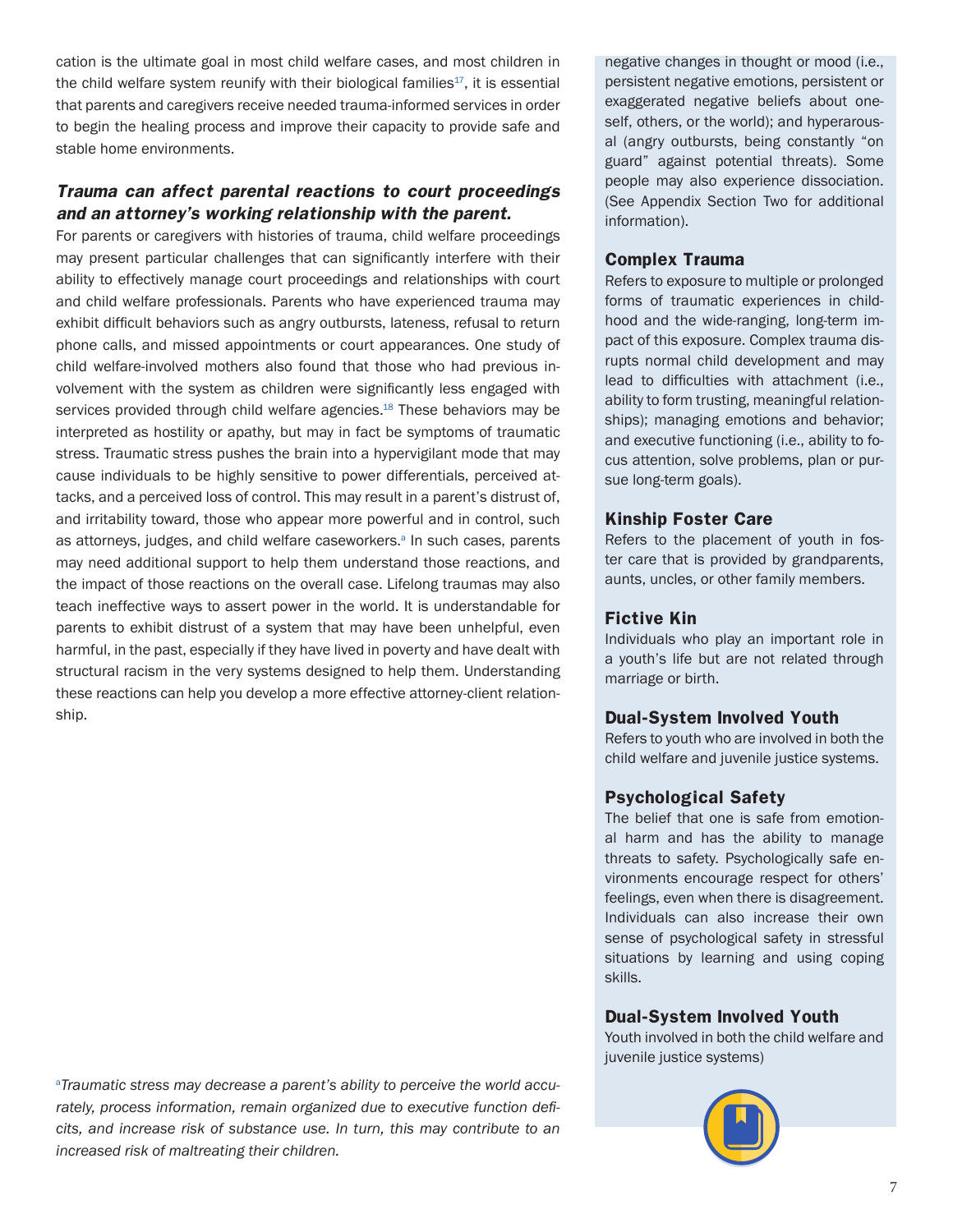**4 The Impact of Trauma on the Attorney-Client Relationship**

Trauma can interfere with the formation of strong client-attorney relationships by impairing the client's capacity to trust others, process information, communicate, and respond to stressful situations. Understanding trauma's impact on behavior can help you modify your approach with traumatized clients, prepare clients for court proceedings in a way that reduces their likelihood of a traumatic response, and advocate for clients in a way that empowers them and helps build a sense of safety and resiliency. With adequate preparation, clients may feel empowered by the opportunity to tell their stories and receive empathy and effective support from the professionals involved.

To establish an effective working relationship with traumatized clients, you should focus on physical and psychological safety, communication, and client support.

#### *Physical and psychological safety:*

When a client is reminded, either consciously or unconsciously, of a past trauma, that trigger may cause the client to feel as if she is in imminent danger. When traumatized clients feel physically or psychologically unsafe, they may become focused on protecting themselves and avoiding the perceived danger. As a result, they may not listen to or process information accurately, may refuse to talk, or simply agree to anything in order to leave. You can assist your client and establish a safe environment by providing structure and predictability, allowing the client to make informed decisions about his or her case whenever possible.

Court hearings and other procedures in the child welfare system may inadvertently trigger or re-traumatize clients with trauma histories. For example, clients are frequently triggered by a perceived loss of control or power, such as court decisions made about placement or visitation. Therefore, you should give clients a clear voice in decisions related to their representation, elicit their views, and seek active, age-appropriate involvement.

When triggered, clients may react in ways that are misinterpreted by the court. For example, a child may withdraw emotionally or physically *(often described as freezing or shutting down)* in response to questions about desire for contact with a parent. Or, a parent with a trauma history may shut down or react defiantly during cross-examination. A child placed in foster care, particularly an adolescent, may run away or act out in response to conflict with a foster parent or group home staff member. Judges, attorneys, and other professionals may view such a client as uncooperative or disinterested rather than as someone who is having a trauma response. You can advocate for clients by explaining to the court and the other parties that the client's behavior is a reflection of underlying trauma. Decisions regarding such disclosures should be case-specific and within the bounds of attorney-client privilege and your specific attorney role.

#### *Some suggestions for increasing physical and psychological safety include:*

- Meet in a quiet space where there are minimal distractions, away from other parties who may make your client feel threatened.
- Inform the client of the purpose of that day's meeting, what to expect during the meeting, and how long the meeting will last. Several shorter meetings can build familiarity and be more productive than a single, longer meeting. Make sure to ask what questions the client may have.
- Explain the court process. Let the client know what you are going to say in court, questions you may ask the client, and questions the judge or opposing attorney may ask (particularly when you anticipate an adversarial cross-examination). Knowing what to expect can help your client feel less anxious during a hearing. Allowing the client time to practice responding and role-playing can increase a sense of control and safety.

As part of explaining the court process to child clients, it is also important to provide a realistic understanding of the potential outcomes of a court hearing. It can be empowering for child clients to know that their attorney is listening to them and will express their wishes in court, but it is also important for them to be prepared for the possibility that those wishes may or may not be granted or taken into consideration.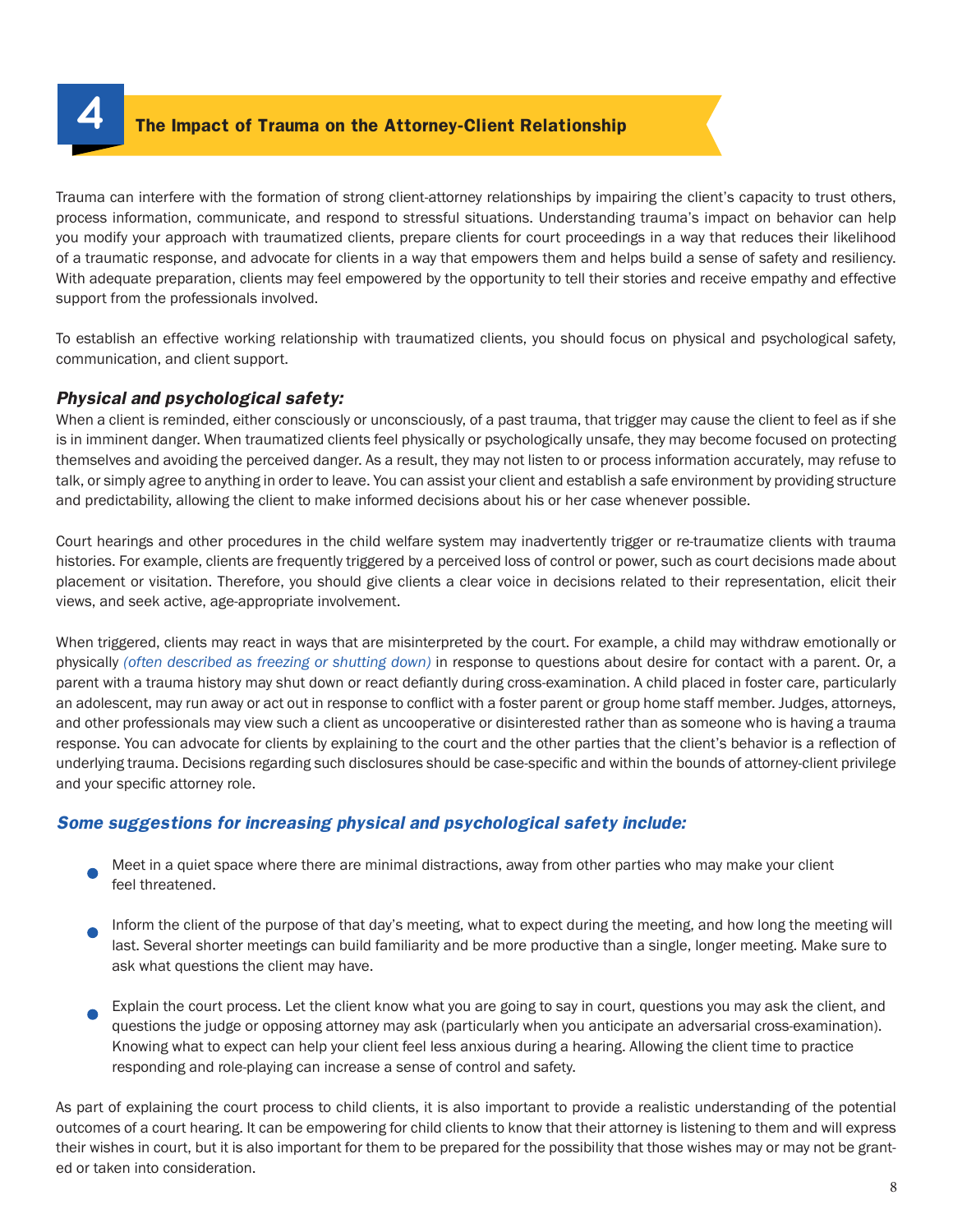Additionally, when child clients are not present for court hearings, it can be triggering for them to know there was a court date but not be informed about what happened at that hearing. Children and youth should attend their own hearings whenever possible. When their presence is not possible, it is important to provide information about what happened or some type of update in an age-appropriate manner.

#### *Communication:*

Clients who have experienced trauma may experience greater difficulty forming trusting relationships with their attorneys. Many youth in the child welfare system have been hurt by a caretaker or authority figure they trusted, and many parents distrust "the system." Such clients may not believe that you will actually advocate for them. Clients also may be slow to share emotionally-charged information, or may not feel safe expressing preferences regarding their desired outcomes, such as visitation or placement. Developing an effective attorney-client relationship takes time and patience.

You can learn to recognize signs that a client may be experiencing a trauma reaction so that you do not misinterpret or exacerbate the client's response. Trauma reactions typically represent some version of fight, flight, or freeze. A client who suddenly becomes loud or combative may be going into "fight mode" in order to keep herself safe by pushing others away. Clients may go into "flight mode" and try to avoid a triggering situation by refusing to answer sensitive questions or attempting to leave a meeting or court hearing. Clients may also "freeze" by shutting down or dissociating *(a common response to trauma when a person mentally shuts down or "goes elsewhere")*. She may sit quietly but will no longer be paying attention. Do not assume that silence means the client understands or consents. *(Appendix Section Four includes information about identifying signs of trauma reactions in clients.)* 



**Look for signs of trauma reactions.** As discussed in this section, clients may exhibit variations of the fight, flight, or freeze response.

*Try not to startle the client.* Loud noises *(including yelling)*, sudden movements *(jumping up from a chair)*, or unexpected news can all trigger trauma responses.

**Prepare the client for what is ahead.** Predictability is important to establishing a trusting relationship. Preparation can help minimize your client's hypervigilance to threats from unfamiliar or unexpected sources.

*Minimize touching the client.* You may intend to be supportive when you put your arm around a child or touch a parent's shoulder, but that can trigger a reaction in people who have been physically or sexually abused. By respecting your client's personal space, you can help build the client's sense of control and safety.

**Do not overpromise or tell the client "everything will be fine."** This includes promising clients you will always be there for them. Attorneys frequently change. Be honest in your communications because clients may be triggered by feeling let down or misled by their attorney. Remember that clients' behaviors may also be influenced by the expectation that you will inevitably disappoint them, so be honest and forthright from the start.

 *b Child participation in the court process is considered a best practice by national organizations such as the American Bar Association, National Council of Juvenile and Family Court Judges, and National Association of Counsel for Children. A study in Nebraska found that children's anxiety levels related to court participation were low overall and even lower for children who had attended court. The children who attended court also viewed the judgments as more fair. A recent New Jersey study showed that court participation is not upsetting for youth, but can provide an opportunity for them to be heard. It also provides better information to both the youth and the court.[19](#page-20-4)*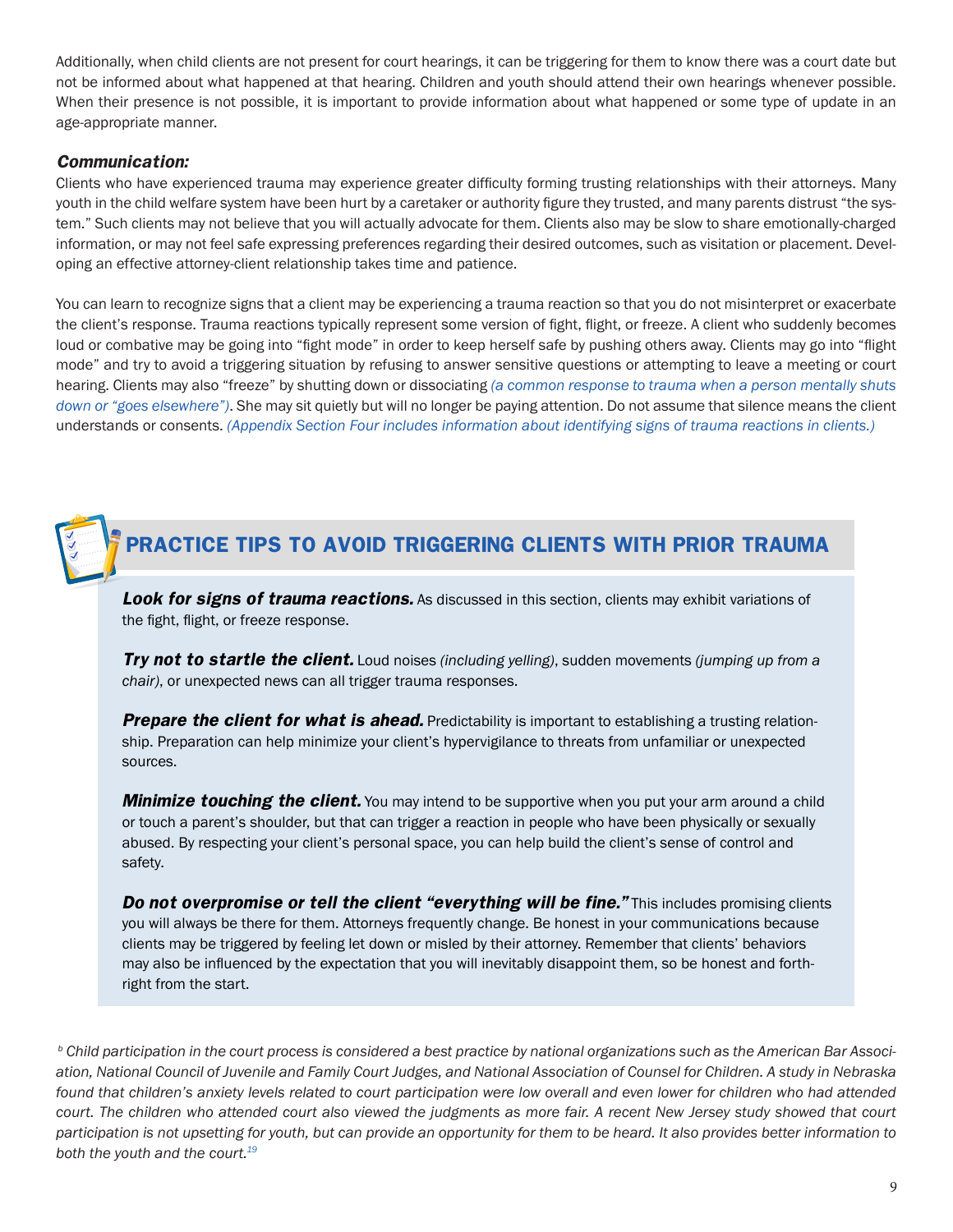#### *Client support:*

Parents and children who are involved in the child welfare system may still have strong attachments to and pleasant memories of family members. In fact, a child can remain emotionally attached to a dysfunctional family and may be further traumatized by complete loss of contact with relatives. Family members can offer the best source of long-term support for a traumatized child. It is essential that a child stay connected with siblings, relatives and extended family (as defined by the client), and friends. In cases in which ongoing family contact is not feasible or is contraindicated for safety reasons, you can look for ways to involve other people trusted by your client, such as a family friend, coach, teacher, or pastor.

Finally, you should be aware that some clients may find the experience of court involvement traumatizing, whether from memories of past involvement, interactions with or observations of others in the courthouse, and especially the intensity of the courtroom environment itself. Trauma triggers might include an attorney's behaviors, tone of voice, body language or approach to questioning. You can take steps to make your clients more comfortable and to recognize when clients are having a trauma reaction.

## **POSSIBLE SIGNS THAT YOUR CLIENT HAS BEEN "TRIGGERED"**

- Lashes out verbally or physically
- Becomes defiant, disrespectful *(fight response meant to keep potential threats at a distance)*
- Has difficulty tracking the attorney's questions
- Shuts down, stops talking
- Becomes jumpy, fidgety, starts pacing
- Has sudden, dramatic shifts in mood
- Looks spaced out, gets lost in conversation, or appears to have "gone somewhere else"
- Speech grows louder, faster
- Suddenly tries to leave situation *(flight response)*
- Adopts regressive behaviors *(thumb sucking, rocking)*

#### *Client Resiliency:*

It should be noted that despite trauma histories and traumatic stress reactions, clients are often resilient. Your actions during the course of legal proceedings can further bolster resiliency. Whether through advocacy for treatment *([Section Six](#page-11-0): Effective Treatments for Traumatic Stress)* or facilitating a client-attorney relationship that conveys awareness of traumatic stress reactions, promoting a psychologically safe environment using the above strategies can support your clients' improved management of traumatic stress reactions.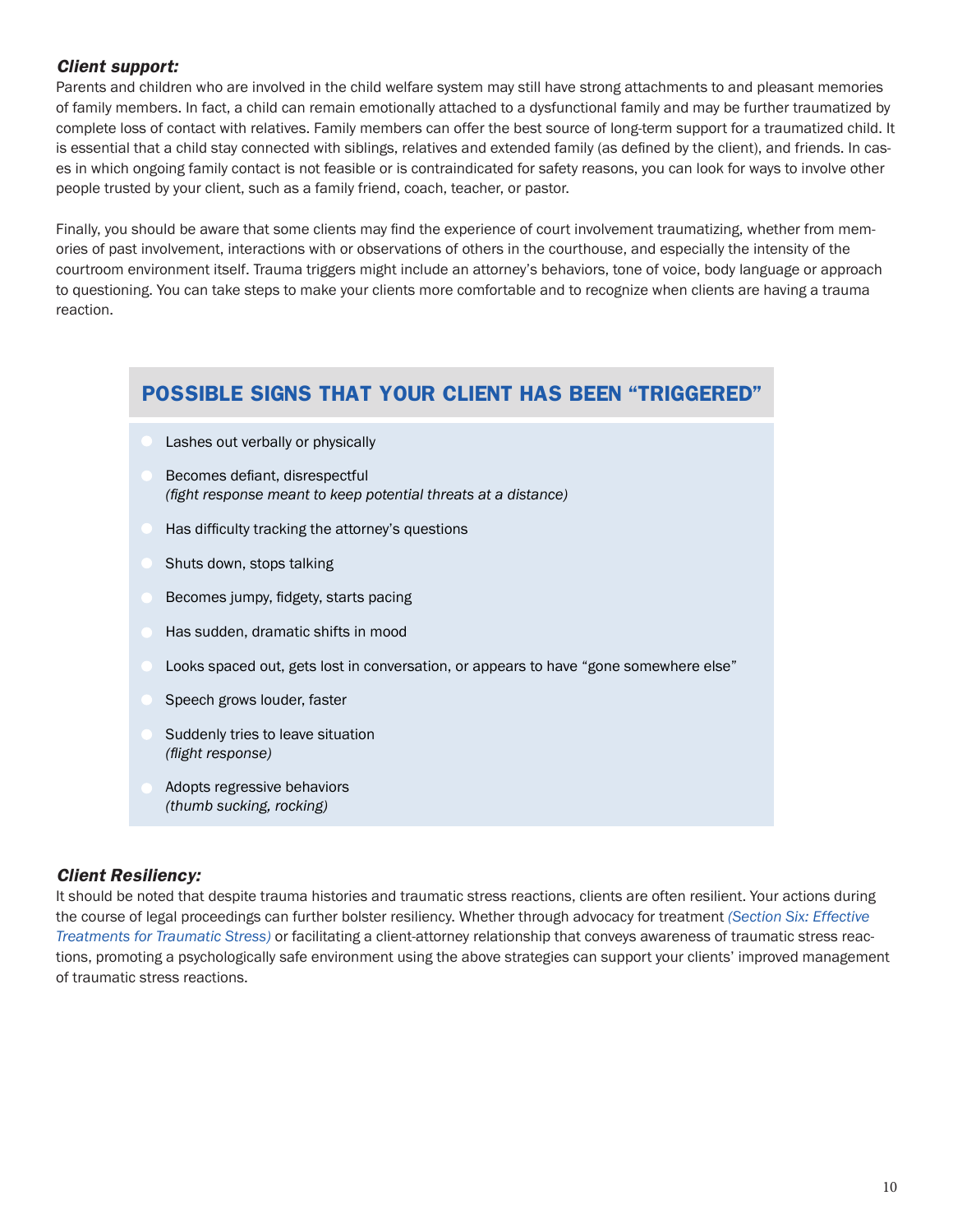<span id="page-10-0"></span>

Clients involved in child welfare proceedings should be routinely screened for exposure to trauma and related mental health conditions in order to determine their need for therapy and other services. In this section we distinguish between screening, assessment, and neuropsychological evaluations.

**Screening** refers to a brief set of questions administered to children, parents or caregivers to identify clients who likely suffer from trauma-related impairment. Screening can be conducted by attorneys using validated assessment instruments. Any client who screens positive for likely trauma exposure or symptoms can be referred to a qualified mental health professional for a full assessment. Various trauma-informed screening instruments and questionnaires are available for use *(see NCTSN Measures Review Database)*. [20](#page-20-5)

A *trauma-informed mental health assessment* refers to a comprehensive evaluation conducted by a trained mental health provider such as a social worker, psychologist, or psychiatrist. The goal is to determine if the client is suffering from traumatic stress or other mental health problems and to generate recommendations for treatment or other social services. The provider conducting the assessment gathers information on trauma experiences or symptoms along with other mental health symptoms, medical issues, academic and employment history, and family dynamics, as well as strengths exhibited by the child, parent, family, and community. A thorough assessment should include information from several sources, including clinical interviews with the child, caregivers, and collateral informants; review of client records (school, medical, and mental health treatment); and behavioral observations.

*Neuropsychological evaluation (also referred to as cognitive evaluation)* is used to assess a child's current level of intellectual and academic functioning. Such evaluations may be warranted for clients who are experiencing significant academic or vocational problems or are suspected of having undiagnosed learning disorders or developmental delays. The latter are quite common among children with prior trauma exposure. You may need to make the case that such an assessment is required by reasonable efforts and request that the court order the assessment and approve payment by the child welfare agency.

Integrating trauma screening and assessment findings into court reports is a key element of a trauma-informed child welfare court system. Including these findings will assist the court to understand the impact of trauma on the child and parent, develop plans that support their resilience, and avoid decisions that may re-traumatize the child and parent. Screenings, assessments, and evaluations may need to be court-ordered. Depending on local law, the results are generally made available to all parties or may be obtained by one party or the other for use as an advocacy tool.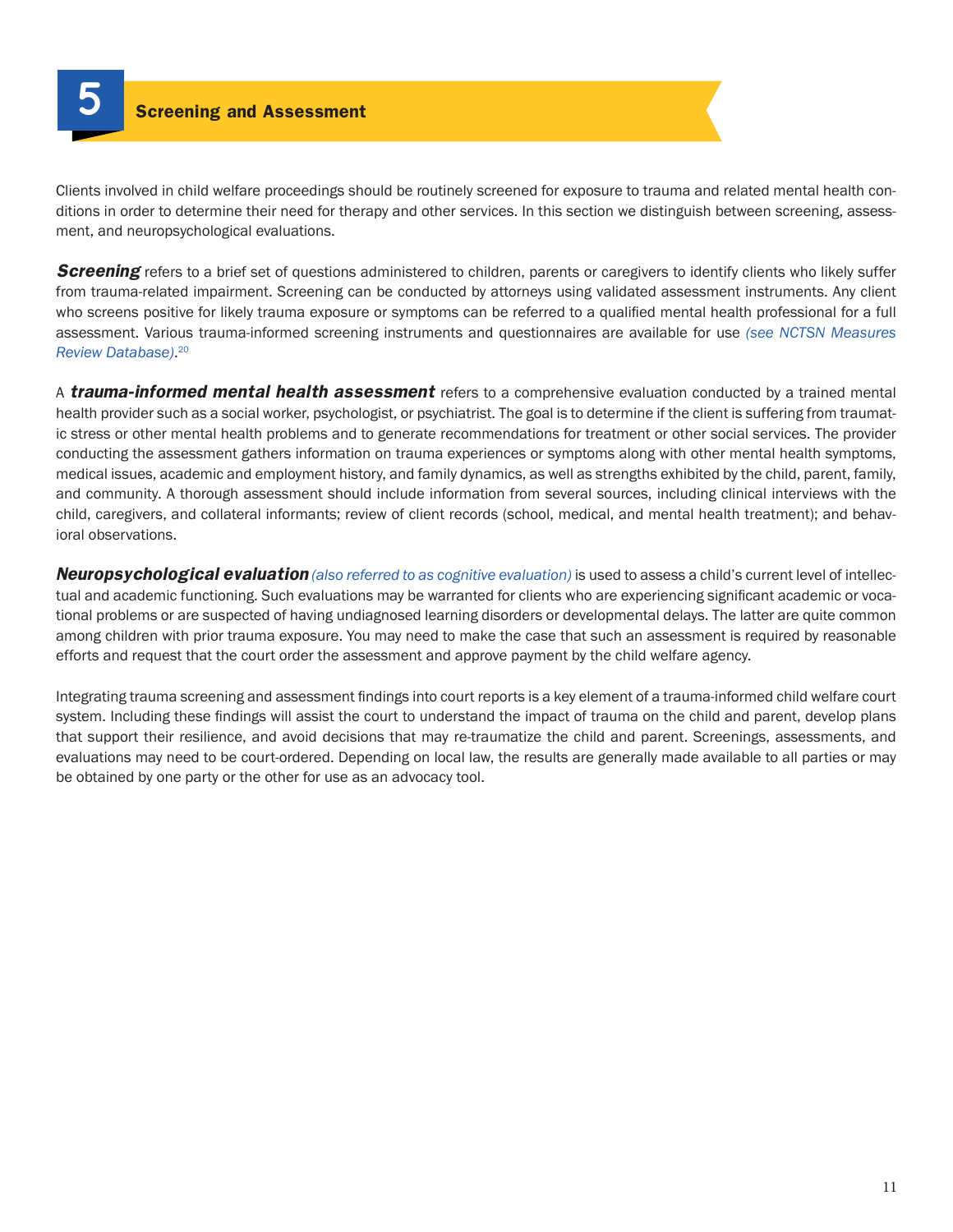

# **PRACTICE TIPS: CONSIDERATIONS FOR TRAUMA SCREENING AND ASSESSMENT**

A trauma assessment is very different from a mental health assessment conducted as part of a custody evaluation. The former is not designed to provide recommendations regarding placement and visitation within the child welfare context.

Although it is recommended that you advocate for trauma-informed assessments of clients who screen positive for trauma exposure or symptoms, this may not always be possible within the confines of your particular role. Parents' attorneys in particular may resist trauma assessments if the parent client is not amenable to an assessment or if the attorney has concern that the parent may be viewed by courts as too "damaged" to be rehabilitated. In this case, one option is to consider whether this concern is outweighed by the potential benefits. Trauma screening and assessment will help ensure that parents with traumatic stress receive appropriate services to help facilitate their healing and address mental health issues that potentially impact their legal cases. While it is ultimately the client's decision, parents' attorneys can also engage in client-centered counseling to present both the potential benefits and potential risks of a trauma-informed assessment.

You should be aware of potential legal consequences related to information shared during court-ordered assessments. For example, an accused parent may report information on trauma history that could be used against him in court proceedings. Likewise, acknowledgment of living with an abusive spouse could be used as evidence that the parent is providing an unfit home environment for the child.

Whenever possible, each child and parent involved in child welfare proceedings should be screened for traumatic events and related symptoms as long as the jurisdiction has sufficient legal protections to ensure the information will not be used in ways that will further harm the youth or family.

Not all mental health agencies routinely ask about trauma exposure or symptoms during their assessments. You should make efforts to ensure that the child welfare agency arranges for trauma-informed assessments.

### **6 Effective Treatments for Traumatic Stress**

<span id="page-11-0"></span>Even severely traumatized youth and adults can recover from trauma with the right supports, including effective mental health treatment. The terms trauma-informed or trauma-focused treatment refer to mental health interventions designed to help people recover from traumatic stress. There are evidence-based trauma-informed or -focused interventions for every age group, ranging from infants to adults *(see NCTSN Empirically Supported Treatments and Promising Practices)*. [21](#page-20-6)

There are individual treatments for a traumatized child or parent as well as treatments designed for the parent and child to work together. Trauma-focused treatments can support client resilience by helping the client develop effective coping and problem-solving skills, build on strengths, reduce trauma-related symptoms, and improve social, academic, and developmental functioning. Trauma-informed treatment has been shown to improve mental health and behavioral outcomes among children and parents and to reduce the likelihood of future abuse or neglect.<sup>[22](#page-20-7), [23](#page-20-8)</sup>

Whenever a client undergoes a comprehensive assessment *(see [Section Five](#page-10-0))* and is found to suffer from trauma-related impairment, you should advocate for trauma-informed treatment. A core principle of trauma-informed practice is to provide clients with a sense of control over the process. Thus, you should ask about and advocate for client preferences about treatment modality *(e.g., individual, family, or group treatment)* and therapist gender. Regarding the latter, some youth have an aversion to or may be triggered by a clinician of the same gender as their abuser.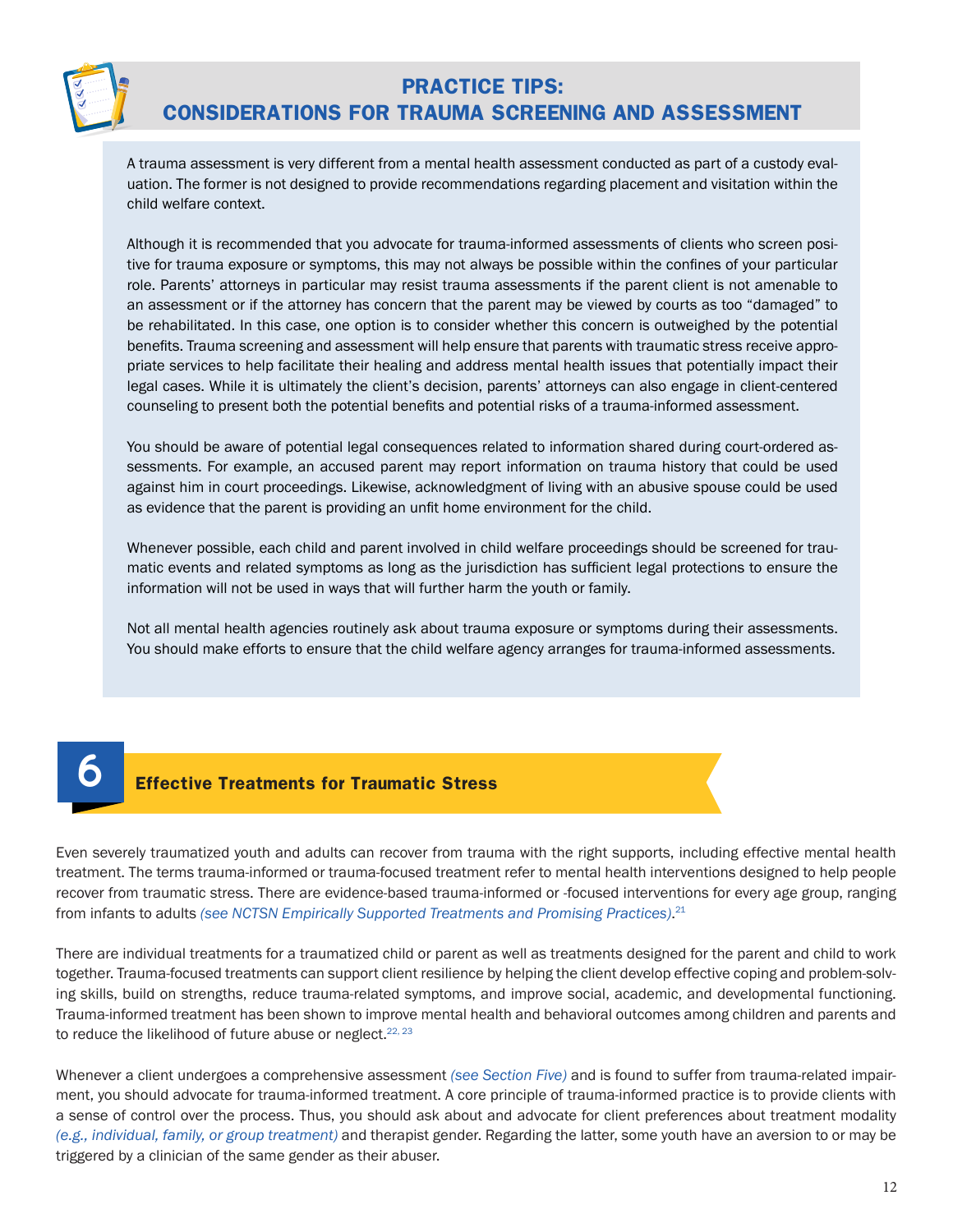Not all treatments are trauma-informed, including many of the treatments commonly recommended in family courts, such as parenting groups, substance abuse treatment, or anger management. Clients with traumatic stress are less likely to benefit from such interventions and more likely to end treatment prematurely. A negative treatment outcome may be used against the client (particularly a parent) as evidence he is unwilling or too damaged to change behaviors. Therefore, you should advocate that your clients are referred to trauma-informed treatment when indicated.

Many mental health providers have not been trained in trauma-informed treatment. In order to identify trained providers, you can search through relevant online directories. You can also interview prospective treatment providers to determine whether they offer trauma-informed treatment *(see [Appendix Section Six](#page-22-0))*.

### **CORE ELEMENTS OF TRAUMA-INFORMED/FOCUSED TREATMENT**

- Educating clients regarding trauma and its impact
- Increasing client sense of physical & psychological safety
- Identifying triggers for trauma reactions
- Developing emotional regulation skills  *(i.e., skills to help control and express strong feelings)*
- Developing trauma-informed parenting skills
- Addressing grief and loss *(when appropriate)*
- Processing traumatic memories

# **7 Placement Decisions, Transitions, and Visitation**

The child welfare court system has historically focused on physical safety. More recently, however, there has been increased attention on ensuring psychological safety for children and families. Psychological safety is the ability to feel safe within one's self as well as safe from external harm. The inability to feel safe can impact an individual's interactions with others, can lead to a variety of maladaptive coping strategies, and can result in anxiety.

Removing a child from a home where there is neglect or abuse may improve his or her physical safety, but at the same time may impair the sense of psychological safety for both the child and the parents. Research shows that frequent placement changes are associated with poor outcomes for children involved in the child welfare system.<sup>[24](#page-20-9),[25](#page-20-10)</sup> You may not have the power to alleviate your clients' distress, but you can minimize trauma caused to families involved in the child welfare system and improve their sense of safety by becoming an advocate for them during the following critical junctures:

#### **Placement Decisions:**

In jurisdictions with client-directed representation, you should advocate for a child client's stated interests. Giving a child a voice in the proceedings will help the child feel that she has some control in a process that can otherwise be overwhelming and even traumatic. Attorneys advocating for the child's best interest should also consider the child's wishes in making the best-interest determination. You should first consider whether the child can safely remain in the home with any needed supports to minimize disruptions. When children must be removed from their homes, you should advocate that they be placed with a relative who is willing and able to provide a physically and psychologically safe home environment.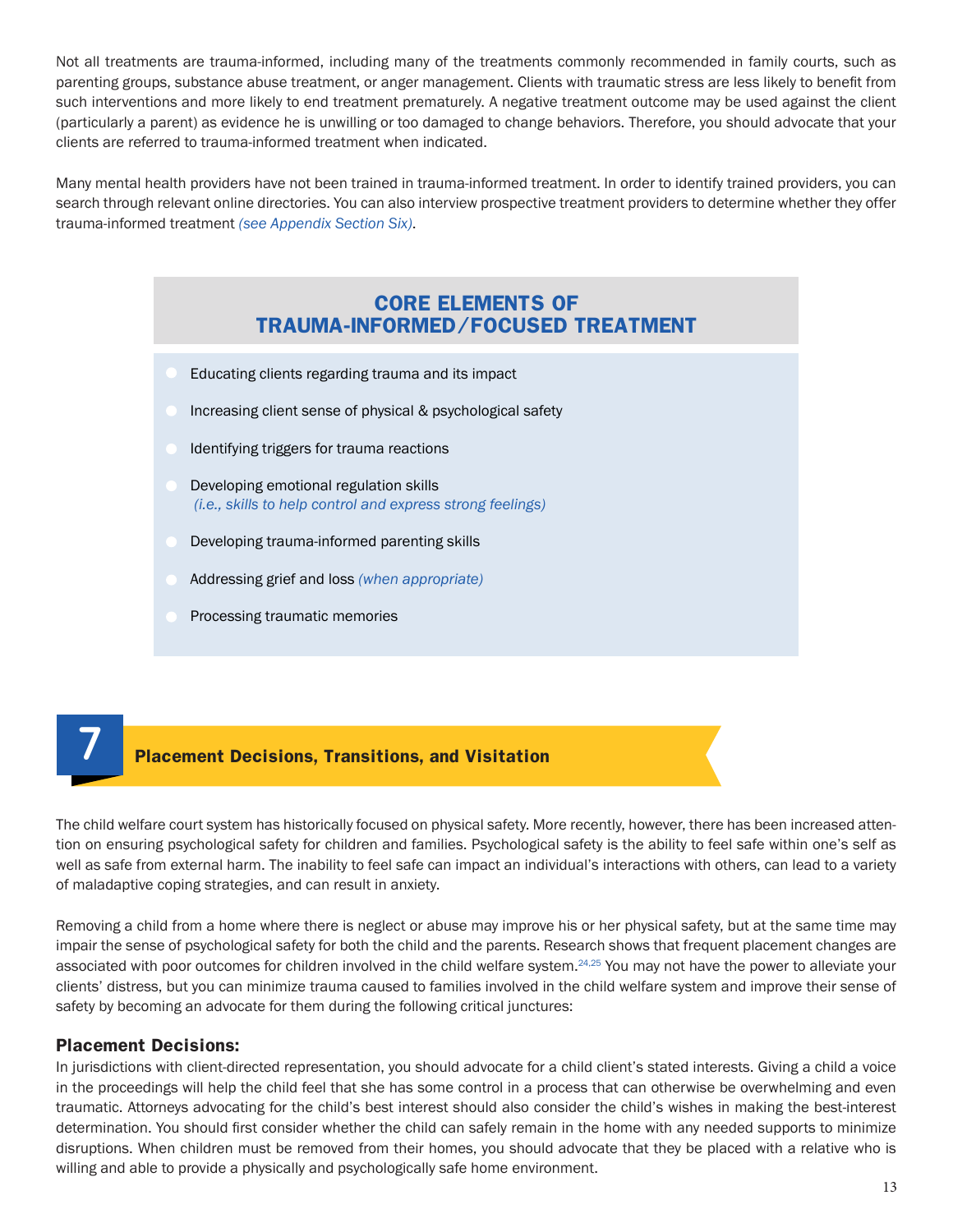You should seek the input of your client, whether this is a child or parent, regarding relatives who may be able to provide a safe home for the child. You should also advocate for siblings to be placed together except in cases of suspected sibling abuse or other safety concerns. Research shows that youth who are initially placed in kinship foster care and with all their siblings are significantly more likely to achieve stable placement and exit the system.<sup>[26](#page-20-11)</sup>

In cases when an out-of-home placement is unavoidable, you should consider advocating for a placement close to the child's home community. This will allow the child to maintain connections with his or her support systems including extended family, church, school, teachers, mentors, and coaches. When a child is placed outside his community, you should advocate that he remain in the same school, unless it is in his best interest to move to a new school. This can also provide the stability, continuity, and connections with adults that are needed. One positive relationship with an adult can make all the difference for a child! Having a stable, nurturing relationship with an adult can facilitate tremendous healing and develop resilience for a child who has experienced trauma.

#### **Transitions:**

You can help with transitions through thoughtful and planned decisions regarding placements, visitation, and reunification. You can:

- Advocate for a minimal number of moves and placement changes
- Assess the appropriateness of any placement based on the child's emotional, social, developmental, and medical needs
- Advocate for allowing both the child and caregiver time to prepare for visits with a parent
- Request time to say goodbye to a foster family by planning for reunification or a placement change in advance.

#### **Visitation:**

Children involved in the child welfare system often strongly voice a desire for contact with their parent(s), even in cases when the parent was abusive or neglectful. Thus, attorneys representing children or parents should advocate for visitation to begin as soon as possible except when it threatens the physical or psychological safety of the child or the child expressly does not want visitation with a parent.

Visitation should be intentional and well planned. It should be held in a neutral location away from any environment where a child may have experienced trauma. When appropriate, encourage and facilitate positive relationships and communication between birth parents and caregivers about the child's routines, habits, triggers, and coping skills. *(See A[ppendix Section Seven](#page-23-0): "Working with Parents Involved in the Child Welfare System – Visitation.")*

Visits may trigger trauma reactions, so you can prepare your client *(child or parent)* in advance. It may be beneficial to communicate with the client's therapist to understand potential reactions to visits or when considering advocating for a change in visitation. Ask child clients how they feel about visits and try to determine what might trigger them *(sights, sounds, smells, places, voices, etc.)*. You should communicate with the therapist regarding a client's reactions to visits before requesting changes in visitation. You can also encourage parent clients to use visits as an opportunity to practice certain skills and demonstrate their ability to parent safely.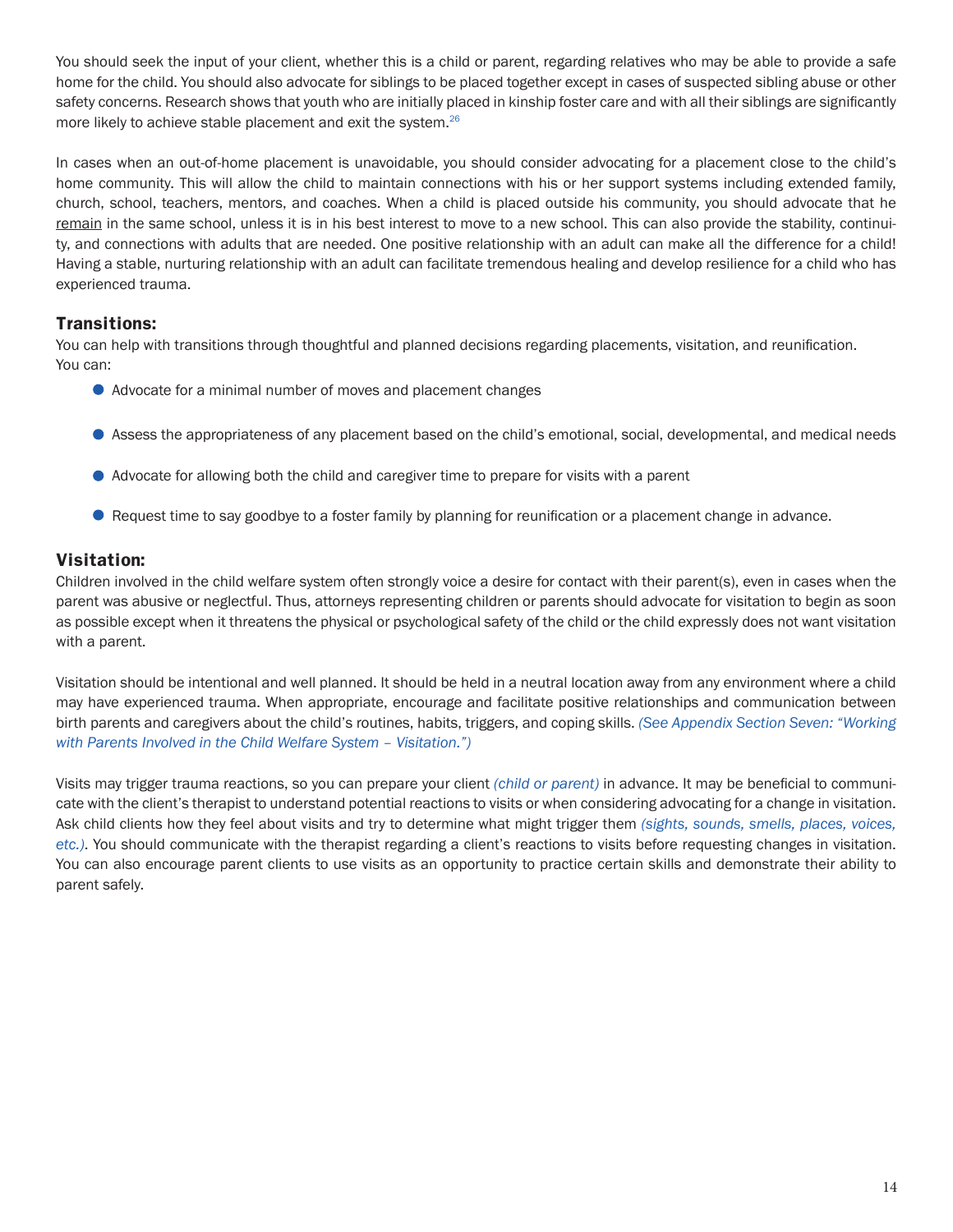<span id="page-14-0"></span>

The terms vicarious trauma or secondary traumatic stress *(STS)* describe the negative physical and psychological health consequences resulting from repeated exposure to the stories and experiences of traumatized clients. Attorneys handling child welfare cases are at high risk for developing secondary traumatic stress reactions due to frequent exposure to trauma survivors and their stories of maltreatment. Furthermore, research suggests that a substantial number of attorneys, particularly attorneys practicing specialties such as criminal law and family law, will be threatened with violence at least once in their careers.<sup>27</sup> One study of public defenders found that 34 percent of attorneys reported symptoms of STS while 11 percent met criteria for a diagnosis of PTSD.[28](#page-20-13),[29](#page-20-14)

STS reactions range from decreased empathy towards clients and changes in a sense of personal safety to the onset of PTSD symptoms *(see [Section Two](#page-4-0))*. STS can lead to impairment in your mental or physical health, job performance, and personal relationships.<sup>30</sup> Those affected by STS may engage in risky or unhealthy behaviors to cope with STS. These behaviors may include increased substance use, experiencing feelings of estrangement from loved ones, or being overly focused on protecting one's own children from danger.

#### *Risk Factors for Secondary Traumatic Stress:*

Both individual and job-related or organizational factors may increase your risk for developing STS. Individual factors include a prior history of trauma exposure, such as attorneys who were themselves abused as children, and unhealthy strategies for coping with distress.[29](#page-20-14) Job and organizational factors that influence risk for STS include the number of trauma survivors in your caseload, level of coworker and supervisor support, and education and training about STS.<sup>31</sup> In a study on the incidence of STS among attorneys, participants attributed their traumatic stress reactions to a lack of education about understanding clients with trauma histories and the absence of a regular forum for discussing the stress of working with such clients.*[32](#page-21-2)*

#### *Preventing Secondary Traumatic Stress:*

There are several strategies that individual attorneys and agencies can adopt to help prevent STS. Training on working with trauma survivors has been shown to increase empathy and confidence in working with this population among mental health providers.<sup>33</sup> Recommended areas of focus for training with attorneys include:<sup>31</sup>

- Understanding the impact of trauma on children and adults
- Acquiring skills for working with trauma survivors
- Recognizing the signs and risks for secondary trauma and
- **•** Practicing stress reduction and management skills such as mindfulness techniques

Formal supervision and peer support groups can also help prevent STS by providing support and a forum for discussing the challenges of working with trauma survivors. Agencies should also offer employee assistance programs or referrals to outside mental health providers for attorneys who develop symptoms of STS.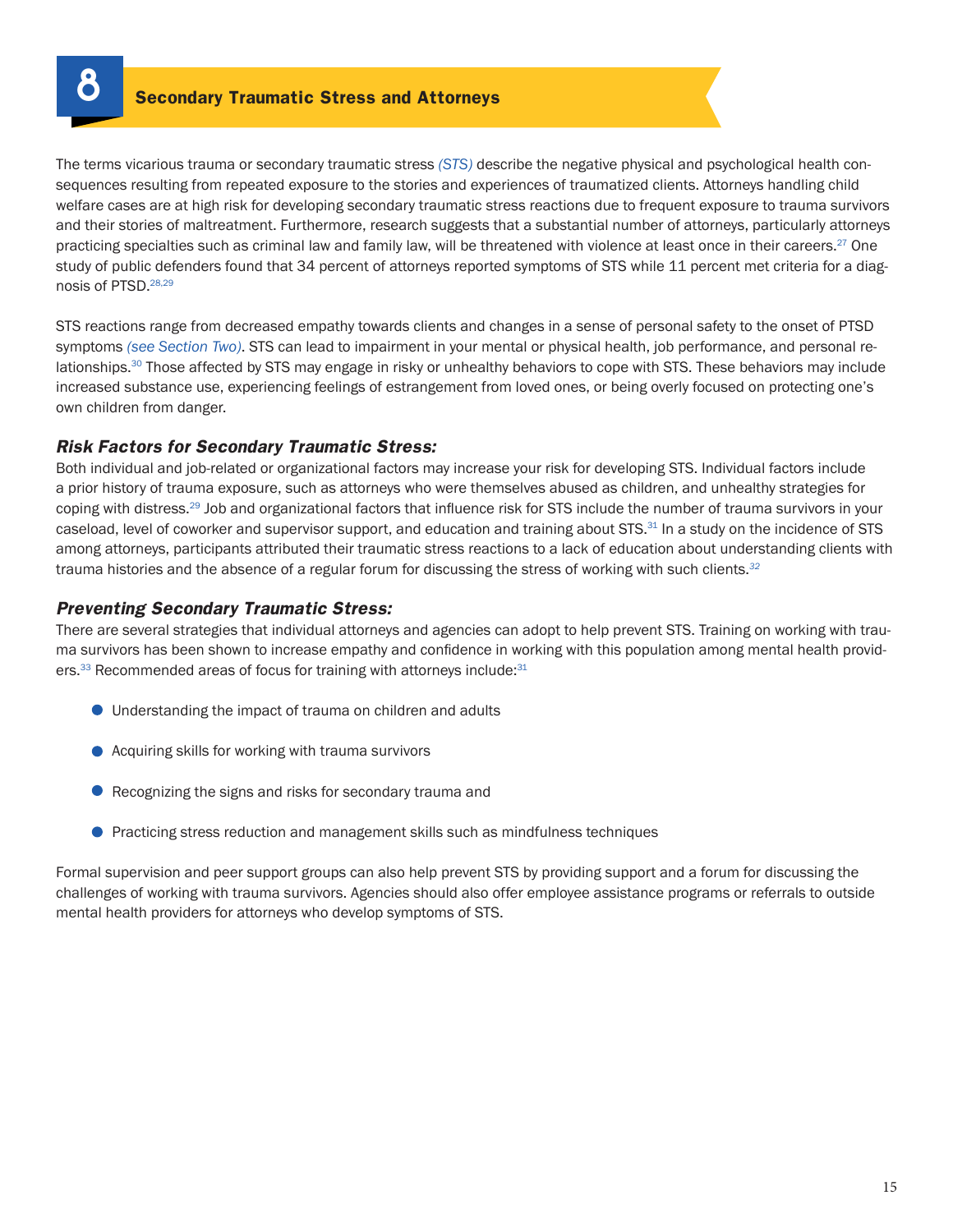# **STRATEGIES FOR SELF-CARE**

- Exercise regularly and maintain a consistent sleep schedule
- Eat healthy food and reward yourself with your favorite food occasionally
- Build breaks into your schedule—even if just a few minutes
- Connect daily with others who recharge your emotional state
- Practice mindful activities that can include meditation, yoga, or spiritual practices
- Set and maintain boundaries with clients: clarify that your role as attorney differs from those of social workers, case managers, or other service providers
- Reduce your caseload or diversify your practice, if possible
- Monitor your risk for STS by periodically completing a STS self-assessment tool such as the ProQOL or the Secondary Traumatic Stress Scale (see Appendix Section Eight for links)
- Connect clients with appropriate service providers—use a team approach for clients who have experienced trauma and need a high level of support
- Create a go-to list of local resources for clients
- Access state bar legal assistance programs or confidential support services when available or seek counseling services as needed



# **SIGNS OF VICARIOUS OR SECONDARY TRAUMATIC STRESS**

- **O** Disruption in perceptions of safety, trust, and independence
- Sleeping difficulties or nightmares
- Exhaustion
- Alcohol or drug use to self-medicate
- **Anger or cynicism towards "the system"**
- Difficulty controlling emotions
- Hyper-sensitivity to danger
- Increased fear and anxiety
- Intrusive thoughts or images of client trauma stories
- Social withdrawal
- **Minimizing the impact of trauma**
- **Illness, increase in sick days at work**
- **Diminished self-care and depletion of personal resources**
- Reduced sense of self-efficacy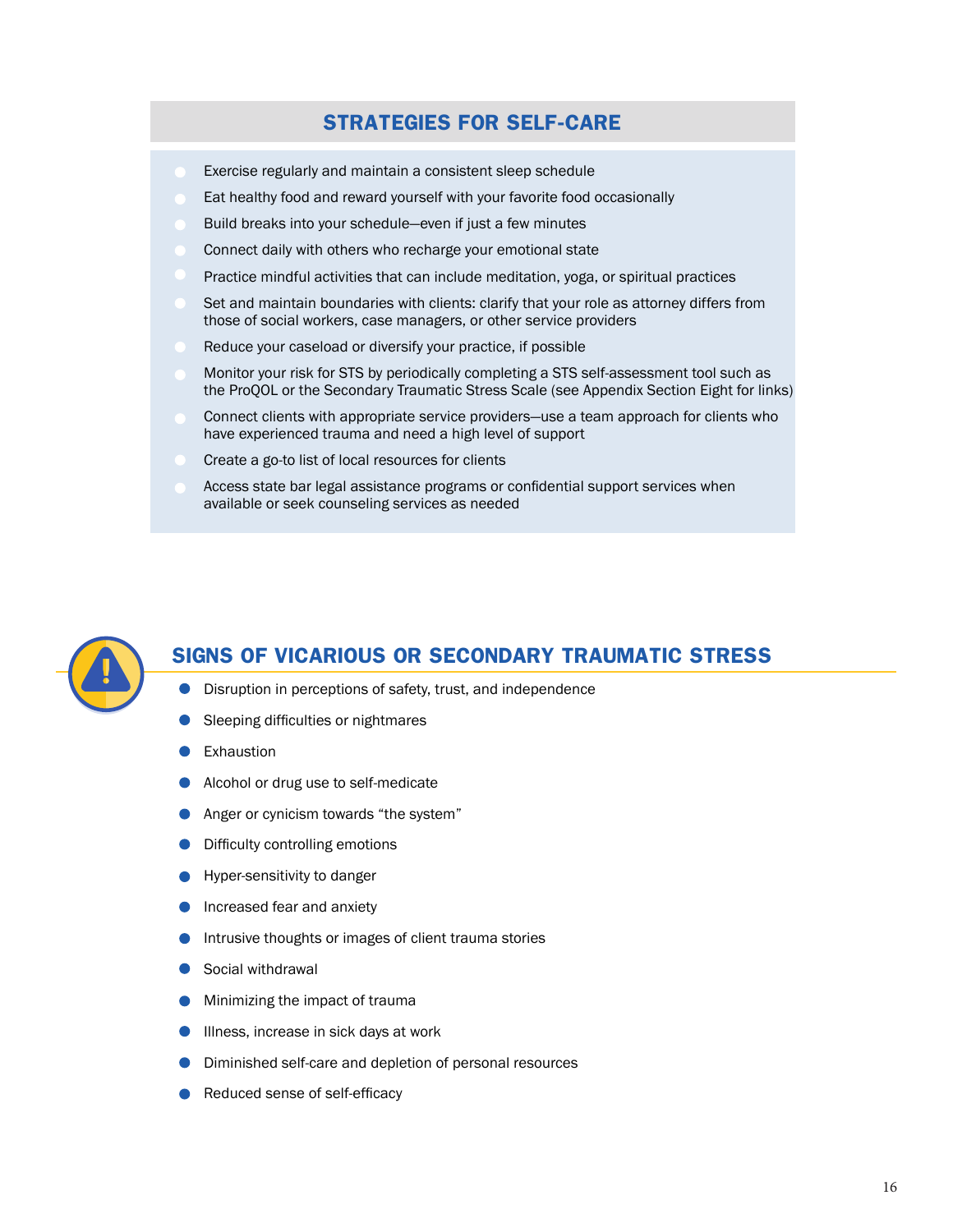### **POTENTIAL IMPACT OF SECONDARY TRAUMATIC STRESS ON JOB PERFORMANCE**

- Reduced empathy towards clients
- Inability to listen to, or active avoidance of, clients
- Over-identification with clients, or conversely, shutting down emotionally *(both responses interfere with effective legal representation)*
- Distancing oneself from exposure to key aspects of a client's history and ongoing trauma, thereby potentially missing events with high probative value in litigation
- Overreaction by displaying hypervigilance through angry outbursts in court, or unduly questioning the credibility of witnesses when emotional legal issues become triggers
- Excessive anger or irritability, as a result of STS, may be masked as zealous advocacy in a trial setting, but may in fact be damaging to the attorney and client.
- Compromised quality of legal service due to emotional depletion or cognitive effects of STS. Some traumatized professionals, believing they can no longer be of service to their clients, end up leaving their jobs or the serving field altogether. Several studies indicate that the development of secondary traumatic stress often predicts that a helping professional will eventually leave the field for another type of work.



#### **9 The Importance of Collaboration**

Collaboration and coordination among service providers and systems comprise a key principle of trauma-informed practice.<sup>[5](#page-19-4)</sup> Therefore, it is important for attorneys and other providers working on a case to both collect and share information to support their clients as appropriate within legal and ethical confines. Benefits of information-sharing include:

- **Preventing clients from having to repeat their trauma histories to multiple agencies or providers**
- Ensuring that all involved parties understand trauma's impact on the client and tailor their services accordingly
- Increased ability to make sense of the client's behaviors or difficulties

The following section lists the roles played by professionals most often involved in child welfare cases, their scope of practice, and recommendations regarding how to work with each.

#### *Children's Attorneys and Guardians ad Litem:*

Many children do not immediately disclose traumatic events, like sexual abuse. Such children are frequently misdiagnosed, based on their behavior, with emotional disturbance, oppositional defiance, bipolar disorder, attention deficit hyperactivity disorder *(ADHD)* or other physical or developmental disabilities. Children may not understand why they engage in these behaviors, and may be afraid to tell the truth because it would require disclosure of the trauma. Collaboration with other parties is key to determining whether another assessment might be warranted. Foster parents and other caregivers often have a wealth of information that can be helpful. Has the child experienced known or suspected abuse or other trauma? If the child is engaging in conduct at home, could that conduct be caused by neurological responses to trauma? Unprovoked anger may be a manifestation of the fight response; running out of school or from home, the flight response; and tuning out, the freeze response. Sleep disturbances *(losing sleep at night, and sleeping during the day)*, inability to focus, and depression may all be caused by trauma. Are there situations that trigger these behaviors? Does the child engage in self-harm, or appear depressed? What helps the child calm down? Conducting a thorough and independent investigation by collecting information from others can help you better understand the child's situation.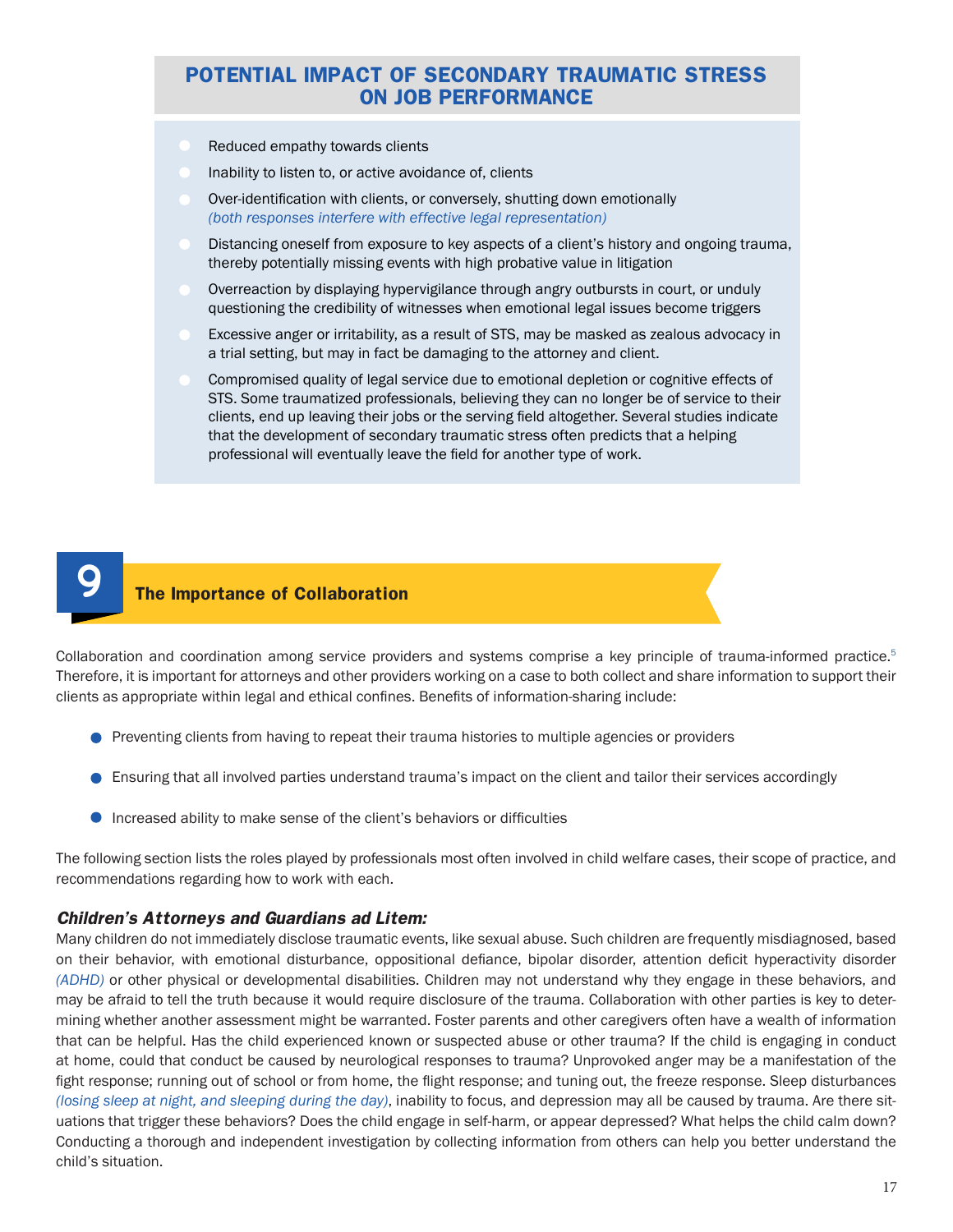Sharing information *(as allowed under ethics rules and privacy statutes)* with parent attorneys, the treating therapist, school personnel, and court staff may benefit the child as well.

#### *Parent Attorneys:*

Parents may also have information that can help. However, there are important considerations related to confidentiality and other barriers that a parent attorney must consider. When it can benefit the parent and facilitate help for the child, a parent's attorney can encourage the parent to consider sharing this information. Parent attorneys can also ask their clients about how trauma may affect their parenting ability and discuss with their client the benefits and drawbacks of sharing this information.

#### *Child Welfare Agency Case Worker:*

Child services workers are required to regularly check on the child. They see children interact with their parents, foster parents, or kinship caregivers, often in the home. Much of the information case workers discover is incorporated into case planning and reports to the court. They often have additional information that may shed light on the child's experiences.<sup>[34,](#page-21-4)[35](#page-21-5)[,36](#page-21-6)</sup>

#### *School Personnel:*

Knowledge and incorporation of trauma-informed practices varies widely among different school systems. It is important that providers involved with the child's case, after obtaining the appropriate releases, inform the school about the child's special trauma needs. A child's case file will often contain information about the child's history, experiences, and family background that the school does not need in order to provide services. However, not all schools have comprehensive policies to protect children's privacy. You should ensure that only the information needed to serve the child is provided to the school, and that such information is provided only to individuals who have been trained to ensure and protect the child's confidentiality.

Many children who are experiencing neurological responses to trauma require accommodations in school to access their education. Common accommodations often provided in an Individual Education Plan *(IEP)* or 504 plan, include:

- Permitting the child to leave class early *(to avoid the hustle and bustle of busy pass times in the hall)*
- **Permitting the child to leave class at any time to speak to a counselor**
- Providing trigger warnings of materials in the curriculum that might trigger the student, and furnishing alternative assignments *(for example, doing an independent study in English when the class is studying a book that will likely trigger the student)*
- Adjusting the child's class schedule so the child can sleep later in the morning

The school may also have information that will help with understanding the child's needs. For this reason, ongoing dialogue with the school is essential.

#### *Court staff:*

 Children's attorneys should take the lead to make sure that the child's needs are met in court and that court staff are aware of potential concerns. Important questions to consider include: Will the child or caregiver need accommodations in court? Will the client be triggered if the abuser *(i.e., abusive parent or partner)* will be in the courtroom? Do special arrangements need to be made?

#### *Treating therapist:*

With regular collaboration, the treating therapist can play a key role in making sure that a client's needs are met at school, at home, and in court. Attorneys and therapists alike must be mindful of their respective ethical duties to their clients. Treating therapists can generally opine about a client's needs and what would be helpful without violating client confidentiality. You should advise the therapist of upcoming court hearings so the therapist can help the client process the information, address potential triggers, and prepare for court. It is also helpful to obtain information from the treating therapist about a client's potential trauma triggers and strategies for preventing, addressing, or mitigating those triggers. Likewise, if a client is at risk for self-harm, you should speak to the therapist and inquire about steps or strategies that have been discussed with the client or put into place to reduce this risk.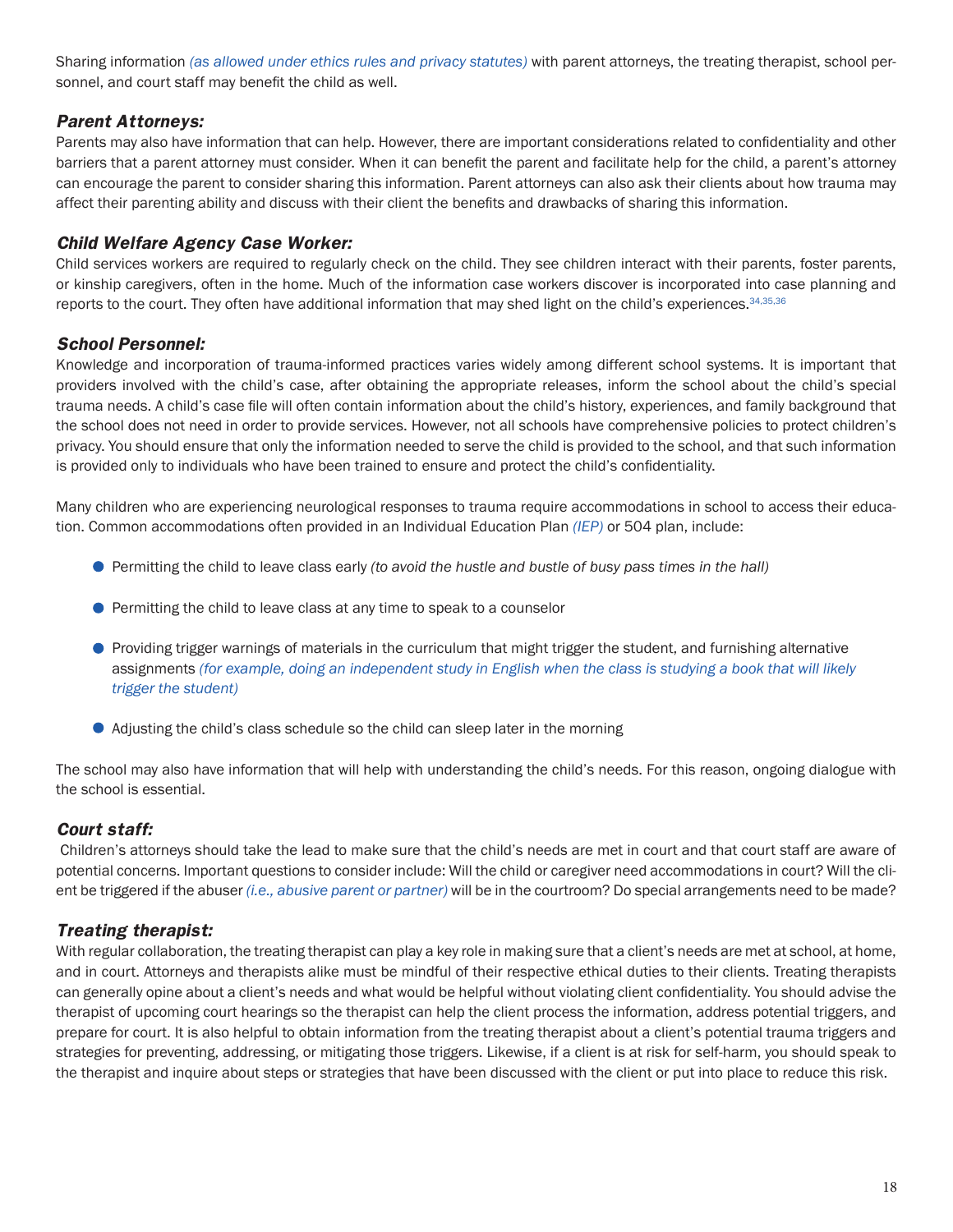The current guide was developed with two goals. The first goal is to increase the knowledge and skills of individual attorneys who work with clients who have survived trauma. The second, broader goal is to create trauma-informed child welfare and family court systems, in which all professionals, consumers, and stakeholders are educated about the impact of trauma and trauma-informed practices and policies. Creating trauma-informed service systems is a time- and resource-intensive effort that will require the involvement of a variety of stakeholders in child welfare and other service systems. In the list below, we have included specific resources that may assist attorneys and other system stakeholders in beginning to implement trauma-informed care in their local child welfare and family court systems. The Appendix to this document also includes additional resources to assist attorneys in both individual and systems-wide advocacy and practice.



#### **Resources for educating other stakeholders on trauma-informed care**

American Bar Association Center on Children and the Law's website on *Polyvictimization and Trauma-informed Legal Advocacy* [http://www.americanbar.org/groups/child\\_law/what\\_we\\_do/projects/child-and-adoles](http://www.americanbar.org/groups/child_law/what_we_do/projects/child-and-adolescent-health/polyvictimization.html)[cent-health/polyvictimization.html](http://www.americanbar.org/groups/child_law/what_we_do/projects/child-and-adolescent-health/polyvictimization.html)

National Child Traumatic Stress Network and National Council of Juvenile & Family Court Judges. (2013). *Bench card for the trauma-informed judge*. Los Angeles, CA and Durham, NC: Authors. [http://www.nctsn.org/products/nctsn-](http://www.nctsn.org/products/nctsn)bench-card-trauma-informed-judge

National Child Traumatic Stress Network (2005). *Helping children in the child welfare system heal from trauma: A systems integration approach.*

[http://www.trauma-informed-california.org/wp-content/uploads/2012/02/A\\_Systems\\_Integration\\_Approach.](http://www.trauma-informed-california.org/wp-content/uploads/2012/02/A_Systems_Integration_Approach.pdf) [pdf](http://www.trauma-informed-california.org/wp-content/uploads/2012/02/A_Systems_Integration_Approach.pdf)

National Council of Juvenile & Family Court Judges (2014). *Trauma court audit*. [http://www.ncjfcj.org/sites/default/files/Trauma%](http://www.ncjfcj.org/sites/default/files/Trauma)20Audit%20-%<20Snapshot.pdf>

Aces too High (2014). <https://acestoohigh.com/2014/09/24/trauma>-informed-judges-take-gentler-approach-administer-problemsolving-justice-to-stop-cycle-of-aces/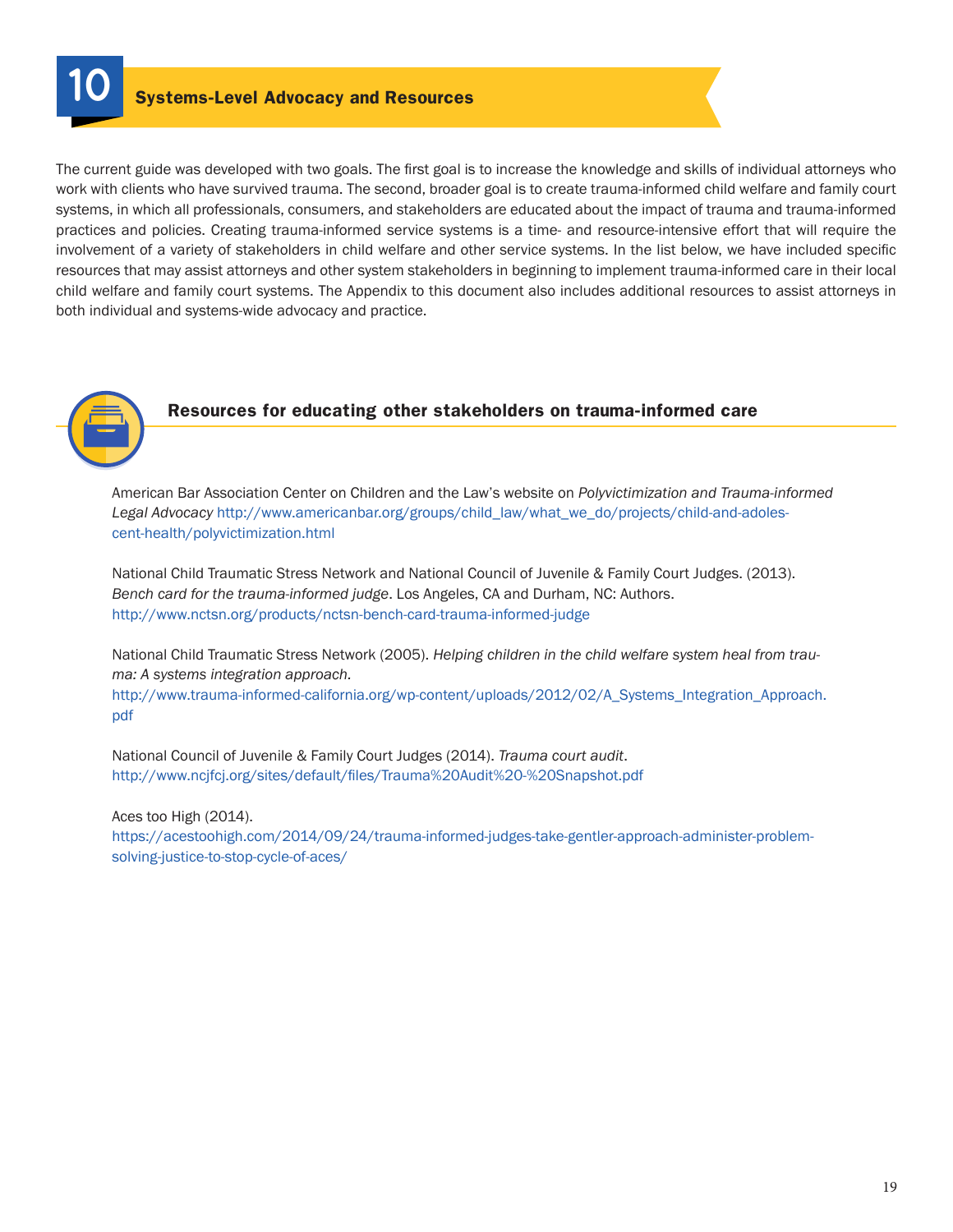# **REFERENCES**



<span id="page-19-0"></span><sup>1</sup>Attorney General's National Task Force on Children Exposed to Violence. (2012). *Defending childhood: Report of the Attorney General's National Task Force on Children Exposed to Violence.* Washington, DC: US Department of Justice.

<span id="page-19-1"></span><sup>2</sup>Klain, E. J., & White, A. R. (2013). Implementing trauma-informed practices in child welfare. CITY: State Policy Advocacy Reform Center. Retrieved from [http://www.centerforchildwelfare.org/kb/TraumaInformedCare/Imple](http://www.centerforchildwelfare.org/kb/TraumaInformedCare/ImplementingTraumaInformedPracticesNov13.pdf)[mentingTraumaInformedPracticesNov13.pdf](http://www.centerforchildwelfare.org/kb/TraumaInformedCare/ImplementingTraumaInformedPracticesNov13.pdf)

<span id="page-19-2"></span>3Bellis, M. A., Lowey, H., Leckenby, N., Hughes, K., & Harrison, D. (2014). Adverse childhood experiences: retrospective study to determine their impact on adult health behaviours and health outcomes in a UK population. *Journal of Public Health*, 36, 81-91.

<span id="page-19-3"></span><sup>4</sup>American Bar Association. (2014). ABA Policy on Trauma-Informed Advocacy for Children and Youth. Retrieved from [http://www.americanbar.org/content/dam/aba/administrative/child\\_law/ABA](http://www.americanbar.org/content/dam/aba/administrative/child_law/ABA) Policy on Trauma-Informed <Advocacy.authcheckdam.pdf>

<span id="page-19-4"></span>5National Child Traumatic Stress Network. (2007). *Creating Trauma-Informed Child-Serving Systems. Service Systems Brief*. Los Angeles, CA and Durham, NC: National Center for Child Traumatic Stress. Retrieved from [http://www.nctsn.org/resources/topics/creating-](http://www.nctsn.org/resources/topics/creating)trauma-informed-systems

<span id="page-19-5"></span>6Miller, E. A., Green, A. E., Fettes, D. L., & Aarons, G. A. (2011). Prevalence of maltreatment among youths in public sectors of care. *Child Maltreatment*, 16, 196–204.

<span id="page-19-6"></span><sup>7</sup>American Psychiatric Association. (2013). *Diagnostic and statistical manual of mental disorders (5th Edition): DSM-5*. Washington, DC: American Psychiatric Publishing.

<span id="page-19-7"></span><sup>8</sup>Chemtob, C. M., Griffing, S., Tullberg, E., Roberts, E., & Ellis, P. (2011). Screening for trauma exposure, and posttraumatic stress disorder and depression symptoms among mothers receiving child welfare preventive services. *Child Welfare*, 90, 109–128

<span id="page-19-8"></span>9Grella, C. E., Hser, Y. I., & Huang, Y. C. (2006). Mothers in substance abuse treatment: Differences in characteristics based on involvement with child welfare services. *Child Abuse and Neglect*, 30(1), 55–73. doi:[10.1016/j.](10.1016/j.chiabu) [chiabu](10.1016/j.chiabu).2005.07.005

<span id="page-19-9"></span><sup>10</sup>Marcenko, M. O., Lyons, S. J., & Courtney, M. (2011). Mothers' experiences, resources, and needs: The context for reunification. *Children and Youth Services Review*, 33, 431-438.

<span id="page-19-10"></span><sup>11</sup>Evans-Campbell, T. (2008). Historical trauma in American Indian/Native Alaska communities: A multilevel framework for exploring impacts on individuals, families, and communities. *Journal of Interpersonal Violence*, 23, 316–338.

<span id="page-19-11"></span> $12$ Banyard, V. L., Williams, L. M., & Siegel, J. A. (2003). The impact of complex trauma and depression on parenting: An exploration of mediating risk and protective factors. *Child Maltreatment*, 8(4), 334–349.

<span id="page-19-12"></span> $13$ Cohen, L. R., Hien, D. A., & Batchelder, S. (2008). The impact of cumulative maternal trauma and diagnosis on parenting behavior. *Child Maltreat*, 13, 27–38.

<span id="page-19-13"></span><sup>14</sup>Libby, A. M., Orton, H. D., Beals, J., Buchwald, D., & Manson, S. M. (2008). Childhood abuse and later parenting outcomes in two American Indian tribes. *Child Abuse and Neglect*, 32(2), 195–211.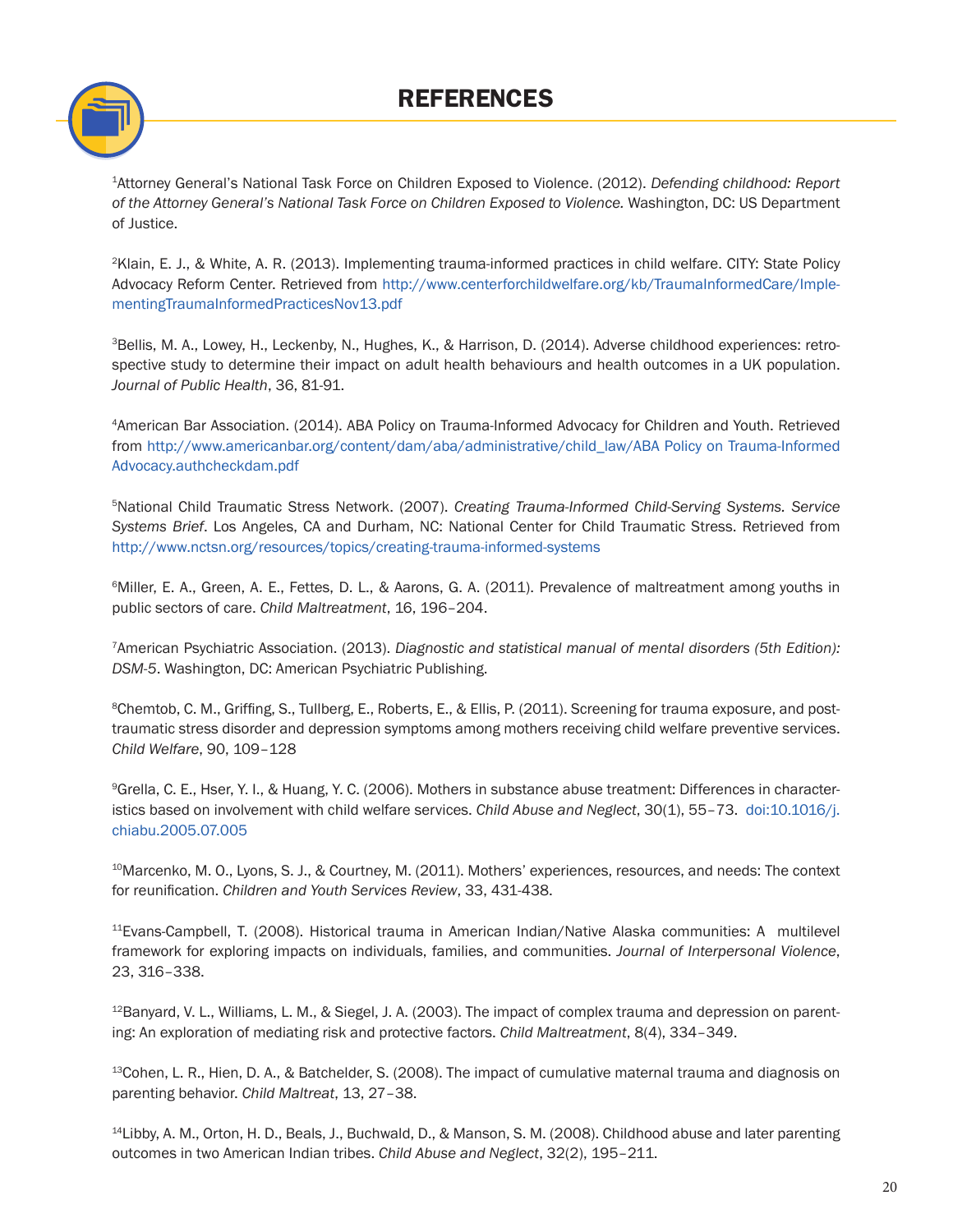<span id="page-20-0"></span><sup>15</sup>Thornberry, T. P., Henry, K. L., Smith, C. A., Ireland, T. O., Greenman, S. J., & Lee, R. D. (2013). Breaking the cycle of maltreatment: the role of safe, stable, and nurturing relationships. *The Journal of Adolescent Health : Official Publication of the Society for Adolescent Medicine*, 53(4 Suppl), S25–31.

<span id="page-20-1"></span> $16$ Widom, C. S., Czaja, S., & Dutton, M. A. (2014). Child abuse and neglect and intimate partner violence victimization and perpetration: a prospective investigation. *Child Abuse & Neglect*, 38, 650–63.

<span id="page-20-2"></span><sup>17</sup>Child Welfare Information Gateway. (2011). Family reunification: What the evidence shows. Washington, DC: U.S. Department of Health and Human Services, Children's Bureau. Retrieved from [https://www.childwelfare.](https://www.childwelfare.gov/pubPDFs/family_reunification.pdf) [gov/pubPDFs/family\\_reunification.pdf](https://www.childwelfare.gov/pubPDFs/family_reunification.pdf)#page=6&view=Research%20on%20Family%20Reunification

<span id="page-20-3"></span> $18$ Fusco, R. (2015). Second generation mothers in the child welfare system: Factors that predict engagement. *Child and Adolescent Social Work Journal*, 32, 545-554.

<span id="page-20-4"></span>19American Bar Association. (2014). Youth participation in court: Protocol pilot project. Retrieved from: [http://](http://www.americanbar.org/content/dam/aba/administrative/child_law/youthengagement/NJYoutinCourtPilotSummary.authcheckdam.pdf) [www.americanbar.org/content/dam/aba/administrative/child\\_law/youthengagement/NJYoutinCourtPilotSum](http://www.americanbar.org/content/dam/aba/administrative/child_law/youthengagement/NJYoutinCourtPilotSummary.authcheckdam.pdf)[mary.authcheckdam.pdf](http://www.americanbar.org/content/dam/aba/administrative/child_law/youthengagement/NJYoutinCourtPilotSummary.authcheckdam.pdf)

<span id="page-20-5"></span>20National Child Traumatic Stress Network *Measures Review Database*. Retrieved from [http://nctsn.org/resourc](http://nctsn.org/resources/online-research/measures)[es/online-research/measures-](http://nctsn.org/resources/online-research/measures)review

<span id="page-20-6"></span><sup>21</sup>National Child Traumatic Stress Network. Empirically Supported Treatments and Promising Practices. Retrieved from [http://www.nctsn.org/resources/topics/treatments-that-work/promising-](http://www.nctsn.org/resources/topics/treatments-that-work/promising)practices

<span id="page-20-7"></span> $22$ Shipman, K., & Taussig, H. (2009). Mental health treatment of child abuse and neglect: the promise of evidence-based practice. *Pediatric Clinics of North America*, 56(2), 417–28.

<span id="page-20-8"></span><sup>23</sup>Silverman, W. K., Ortiz, C. D., Viswesvaran, C., Burns, B. J., Kolko, D. J., Putnam, F. W., & Amaya-Jackson, L. (2008). Evidence-based psychosocial treatments for children and adolescents exposed to traumatic events. J*ournal of Clinical Child & Adolescent Psychology*, 37(1), 156-183.

<span id="page-20-9"></span> $24$ Rubin, D. M., O'Reilly, A., Luan, X., & Localio, R. A. (2007). The impact of placement stability on behavioral well-being for children in foster care. *Pediatrics*, 119, 336–344.

<span id="page-20-10"></span> $25R$ yan, J. P., & Testa, M. F. (2005). Child maltreatment and juvenile delinquency: Investigating the role of placement and placement instability. *Children and Youth Services Review,* 27(3), 227–249.

<span id="page-20-11"></span><sup>26</sup>Akin, B. A. (2011). Predictors of foster care exits to permanency: A competing risks analysis of reunification, guardianship, and adoption. *Children and Youth Services Review*, 33(6), 999–1011.

<span id="page-20-12"></span><sup>27</sup>Brown, K. N., & MacAlister, D. (2006). Violence and Threats against Lawyers Practising in Vancouver, Canada. *Canadian Journal of Criminology and Criminal Justice*, 48, 543–571.

<span id="page-20-13"></span>28Levin, A. P., Albert, L., Besser, A., Smith, D., Zelenski, A., Rosenkranz, S., & Neria, Y. (2011). Secondary traumatic stress in attorneys and their administrative support staff working with trauma-exposed clients. *The Journal of Nervous & Mental Disease*, 199, 946–955.

<span id="page-20-14"></span>29Vrklevski, L. P., & Franklin, J. (2008). Vicarious trauma: The impact on solicitors of exposure to traumatic material. *Traumatology*, 14, 106–118.

<span id="page-20-15"></span><sup>30</sup>Levin, A., Besser, A., Albert, L., Smith, D., & Neria, Y. (2012). The effect of attorneys' work with trauma-exposed clients on PTSD symptoms, depression, and functional impairment: A cross-lagged longitudinal study. *Law & Human Behavior*, 36, 538–547.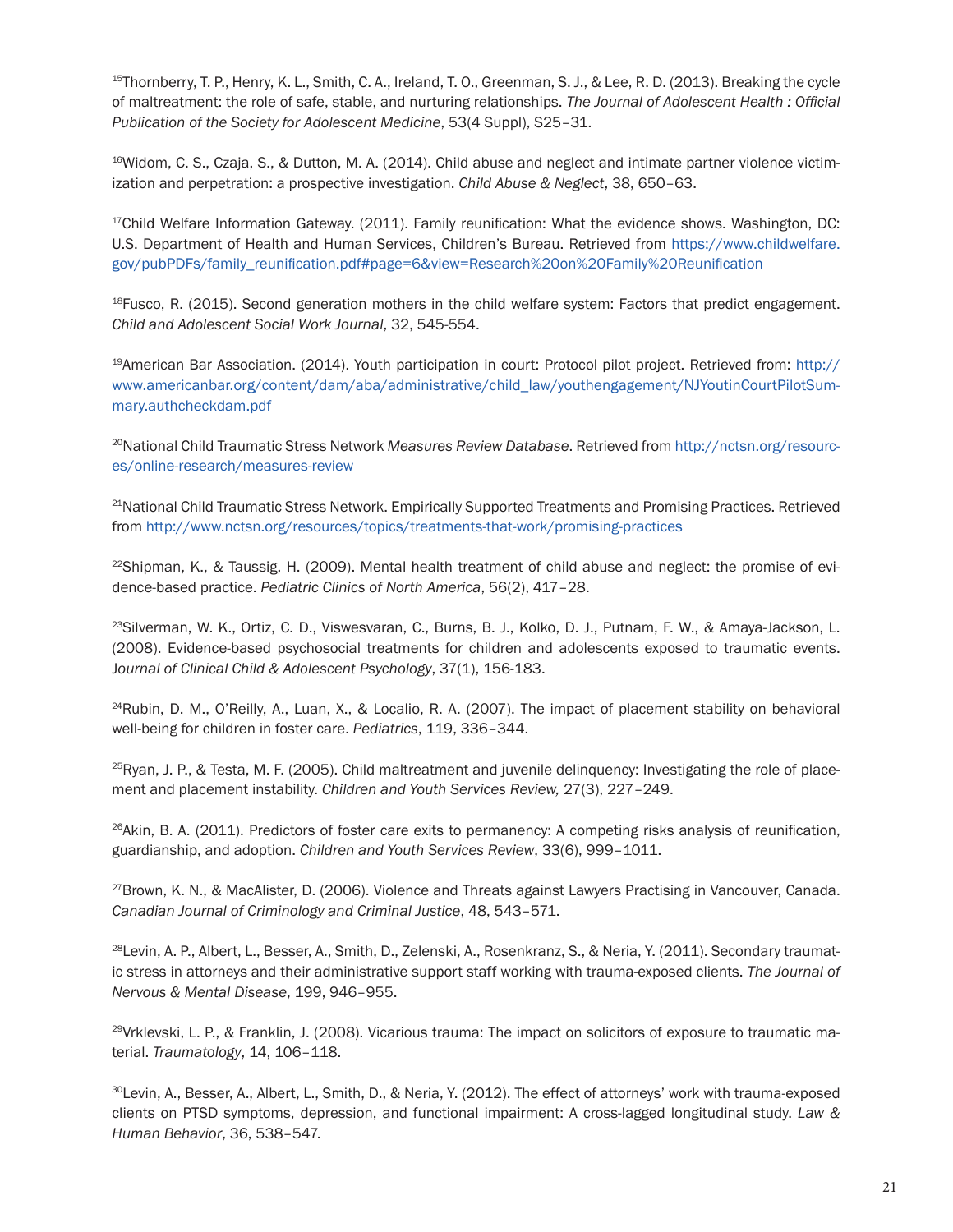<span id="page-21-1"></span> $31$ Branson, C. E., Meskunas, H., & Baetz, C. (2016). Work-related traumatic stress among professionals in juvenile and criminal justice: A systematic review of the literature. *Manuscript in preparation*.

<span id="page-21-2"></span><sup>32</sup>Levin, A. P. & Greisberg, S. (2003). *Vicarious Trauma in Attorneys*, 24 Pace L. Rev. 245. Retrieved from [http://](http://digitalcommons.pace.edu/plr/vol24/iss1/11) [digitalcommons.pace.edu/plr/vol24/iss1/11](http://digitalcommons.pace.edu/plr/vol24/iss1/11) 

<span id="page-21-3"></span>33 Greenwald, R., Maguin, E., Smyth, N. J., Greenwald, H., Johnston, K. G., & Weiss, R. L. (2008). Teaching trauma-related insight improves attitudes and behaviors toward challenging clients. *Traumatology*, 14, 1–11.

<span id="page-21-4"></span>34U.S. Department of Health & Human Services, Administration for Children and Families, Administration on Children, Youth, and Families, Children's Bureau. (2016). *Child maltreatment 2014*. Retrieved from [http://www.acf.](http://www.acf.hhs.gov/sites/default/files/cb/cm2014.pdf) [hhs.gov/sites/default/files/cb/cm2014.pdf](http://www.acf.hhs.gov/sites/default/files/cb/cm2014.pdf).

<span id="page-21-5"></span>35U.S. Department of Health & Human Services, Administration for Children and Families, Administration on Children, Youth, and Families, Children's Bureau. (2015). *The AFCARS report.* Retrieved from [http://www.acf.hhs.](http://www.acf.hhs.gov/sites/default/files/cb/afcarsreport22.pdf) [gov/sites/default/files/cb/afcarsreport22.pdf](http://www.acf.hhs.gov/sites/default/files/cb/afcarsreport22.pdf).

<span id="page-21-6"></span><sup>36</sup>Miller, E. A., Green, A. E., Fettes, D. L., & Aarons, G. A. (2011). Prevalence of maltreatment among youths in public sectors of care. *Child Maltreatment*, 16, 196–204.



# **APPENDIX**

#### **Section One: Defining Trauma-Informed Legal Advocacy**

American Bar Association's Policy on Trauma-Informed Advocacy for Children and Youth (2014) [http://www.](http://www.americanbar.org/content/dam/aba/administrative/child_law/ABA) [americanbar.org/content/dam/aba/administrative/child\\_law/ABA](http://www.americanbar.org/content/dam/aba/administrative/child_law/ABA)%20Policy%20on%20Trauma-Informed[%20](20Advocacy.authcheckdam.pdf) [Advocacy.authcheckdam.pdf](20Advocacy.authcheckdam.pdf)

National Council of Juvenile & Family Court Judges (NCJFCJ) site on Trauma-Informed Systems of Care [http://](http://www.ncjfcj.org/our-work/trauma) [www.ncjfcj.org/our-work/trauma](http://www.ncjfcj.org/our-work/trauma)-informed-system-care

#### <span id="page-21-0"></span>**Section Two: The Impact of Trauma Exposure on Child Development**

Conradi, L. Supporting the Mental Health of Trauma-Exposed Children in the Child Welfare System, ABA Child Law Practice, Volume 34, Number 1 (January 2015). Available from [http://www.americanbar.org/groups/child\\_law/](http://www.americanbar.org/groups/child_law/what_we_do/projects/child-and-adolescent-health/polyvictimization/supporting) [what\\_we\\_do/projects/child-and-adolescent-health/polyvictimization/supporting](http://www.americanbar.org/groups/child_law/what_we_do/projects/child-and-adolescent-health/polyvictimization/supporting)-the-mental-health-of-trauma<exposed-children-in-the-c.html>

Forkey, H. Medical Effects of Trauma: A Guide for Lawyers, ABA Child Law Practice, Volume 34, Number 7 (July 2015). Available from [http://www.americanbar.org/groups/child\\_law/what\\_we\\_do/projects/child-and-adoles](http://www.americanbar.org/groups/child_law/what_we_do/projects/child-and-adolescent-health/polyvictimization/medical-effects-of-trauma--a-guide-for-lawyers.html)[cent-health/polyvictimization/medical-effects-of-trauma--a-guide-for-lawyers.html](http://www.americanbar.org/groups/child_law/what_we_do/projects/child-and-adolescent-health/polyvictimization/medical-effects-of-trauma--a-guide-for-lawyers.html)

Klain, E. J. (2014). Understanding trauma and its impact on child clients. *Child Law Practice*, 33. Available from [http://www.americanbar.org/publications/child\\_law\\_practice/vol-33/september-2014/un](http://www.americanbar.org/publications/child_law_practice/vol-33/september-2014/understanding-trauma-and-its-impact-on-child-clients.html)[derstanding-trauma-and-its-impact-on-child-clients.html](http://www.americanbar.org/publications/child_law_practice/vol-33/september-2014/understanding-trauma-and-its-impact-on-child-clients.html)

Osofsky, J., Maze, C., Lederman, J. C., Grace, J. M., & Dicker, S. (2002). *Questions every judge and lawyer should ask about infants and toddlers in the child welfare system.* Reno, NV: National Council of Juvenile & Family Court Judges. Available from <http://www.ncjfcj.org/resource-library/publications/questions>-every-judge-and-lawyershould-ask-about-infants-and-toddlers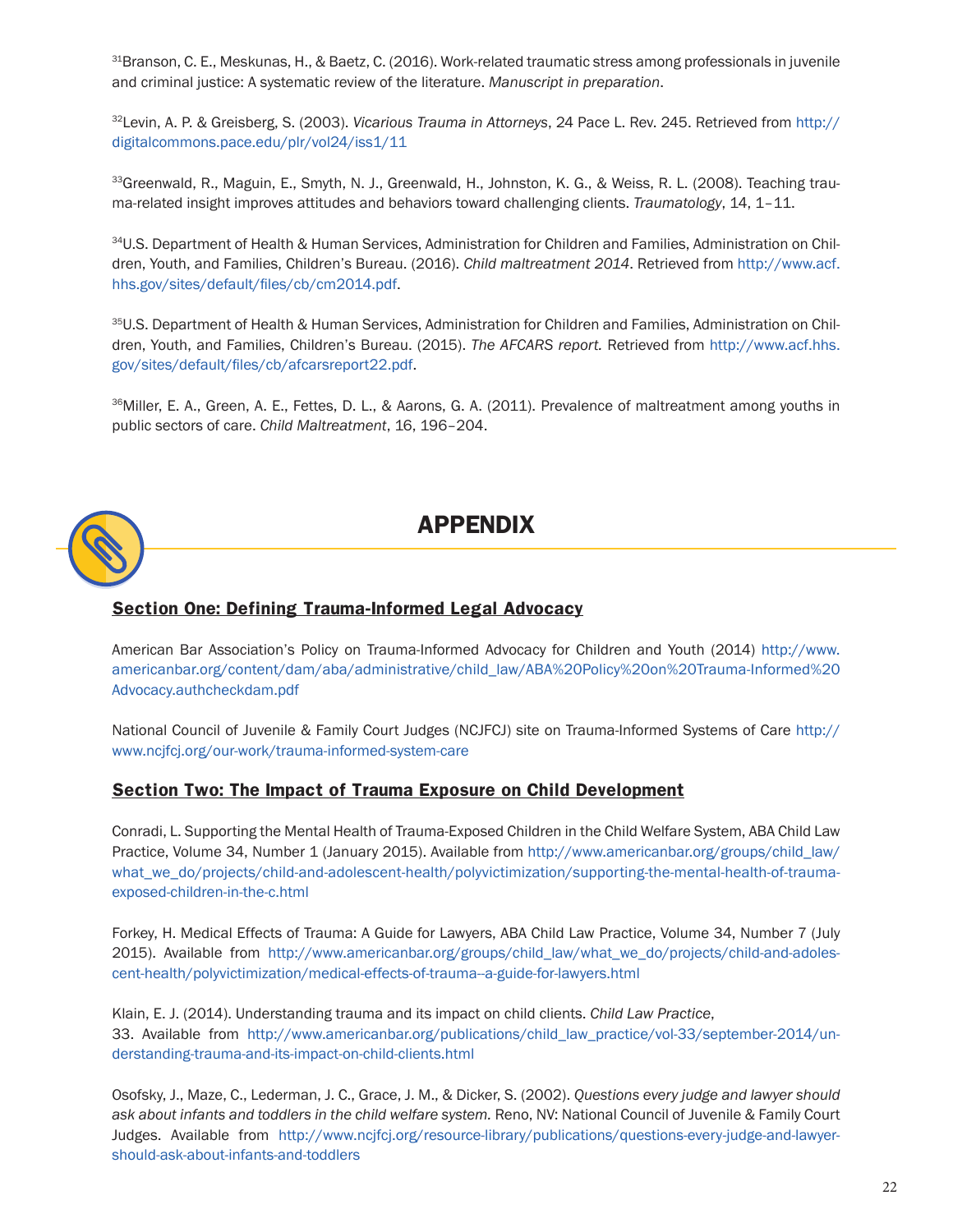#### **Section Three: The Impact of Trauma Exposure on Parents**

NCTSN Fact Sheet: *Birth Parents with Trauma Histories and the Child Welfare System* This factsheet series from the Birth Parent Subcommittee of the Child Welfare Committee highlights the importance of understanding the serious consequences that trauma histories can have for birth parents and the subsequent potential impact on their parenting.

- [For Parents](http://www.nctsnet.org/sites/all/modules/pubdlcnt/pubdlcnt.php?file=/sites/default/files/assets/pdfs/birth_parents_trauma_history_birth_parents.pdf&nid=255) (2012)
- [For Child Welfare Staff](http://www.nctsnet.org/sites/all/modules/pubdlcnt/pubdlcnt.php?file=http://www.nctsn.org/sites/default/files/assets/pdfs/birth_parents_trauma_guide_judges_final.pdf&nid=255) (2011)
- [For Judges and Attorneys](http://www.nctsnet.org/sites/all/modules/pubdlcnt/pubdlcnt.php?file=http://www.nctsn.org/sites/default/files/assets/pdfs/birth_parents_trauma_guide_judges_final.pdf&nid=255) (2011)
- [For Mental Health Professionals \(](http://www.nctsnet.org/sites/all/modules/pubdlcnt/pubdlcnt.php?file=http://nctsn.org/sites/default/files/assets/pdfs/birth_parents_trauma_resource_mh_professionals.pdf&nid=255)2012)
- [For Resource Parents](http://www.nctsnet.org/sites/all/modules/pubdlcnt/pubdlcnt.php?file=http://www.nctsn.org/sites/default/files/assets/pdfs/birth_parents_trauma_resource_parent_final.pdf&nid=255) (2011)
- [For Court-Based Child Advocates and Guardians ad Litem](http://www.nctsnet.org/sites/all/modules/pubdlcnt/pubdlcnt.php?file=/sites/default/files/birth_parents_trauma_history_casa_gal.pdf&nid=255) (2013)

#### **Section Four: The Impact of Trauma on the Attorney-Client Relationship**

Kraemer, T., & Patten, E. (2014). Establishing a trauma-informed lawyer-client relationship (Part one). *Child Law Practice*, 33. Available from [http://www.americanbar.org/groups/child\\_law/what\\_we\\_do/projects/child-and-ad](http://www.americanbar.org/groups/child_law/what_we_do/projects/child-and-adolescent-health/polyvictimization/establishing-a-trauma-informed-lawyer-client-relationship.html)[olescent-health/polyvictimization/establishing-a-trauma-informed-lawyer-client-relationship.html](http://www.americanbar.org/groups/child_law/what_we_do/projects/child-and-adolescent-health/polyvictimization/establishing-a-trauma-informed-lawyer-client-relationship.html)

Kraemer, T., & Patten, E. (2014). Communicating with youth who have experienced trauma (Part two). *Child Law Practice*, 33. Available from [http://www.americanbar.org/groups/child\\_law/what\\_we\\_do/projects/child-and-ad](http://www.americanbar.org/groups/child_law/what_we_do/projects/child-and-adolescent-health/polyvictimization/communicating-with-youth-who-have-experienced-trauma--part-2-.html)[olescent-health/polyvictimization/communicating-with-youth-who-have-experienced-trauma--part-2-.html](http://www.americanbar.org/groups/child_law/what_we_do/projects/child-and-adolescent-health/polyvictimization/communicating-with-youth-who-have-experienced-trauma--part-2-.html)

Reitman, K. A. (2011). *Attorneys for children guide to interviewing clients: Integrating trauma informed care and solution focused strategies*. Utica, NY: Child Welfare Court Improvement Project, New York State Unified Court System. Available from <http://www.nycourts.gov/ip/cwcip/Publications/attorneyGuide.pdf>

#### **Section Five: Screening and Assessment**

Vandervort, F. E. (2015). Using screening and assessment evidence of trauma in child welfare cases. *Child Law Practice, 34.* Available from [http://www.americanbar.org/publications/child\\_law\\_practice/vol-34/may-2015/](http://www.americanbar.org/publications/child_law_practice/vol-34/may-2015/using-screening-and-assessment-evidence-of-trauma-in-child-welfa.html) [using-screening-and-assessment-evidence-of-trauma-in-child-welfa.html](http://www.americanbar.org/publications/child_law_practice/vol-34/may-2015/using-screening-and-assessment-evidence-of-trauma-in-child-welfa.html)

Pilnik, L., & Kendall, J. R. (2012). *Identifying polyvictimization and trauma among court-involved children and youth: A checklist and resource guide for attorneys and other court-appointed advocates.* North Bethesda, MD: Safe Start Center, Office of Juvenile Justice and Delinquency Prevention, Office of Justice Programs, U.S. Department of Justice. Available from [http://www.americanbar.org/content/dam/aba/administrative/child\\_law/](http://www.americanbar.org/content/dam/aba/administrative/child_law/IdentifyingPolyvictimization.pdf) [IdentifyingPolyvictimization.pdf](http://www.americanbar.org/content/dam/aba/administrative/child_law/IdentifyingPolyvictimization.pdf)

#### <span id="page-22-0"></span>**Section Six: Effective Treatments for Traumatic Stress**

*Finding Effective Trauma-Informed Treatment for Children, Teens, & Families*  [http://www.nctsn.org/resources/topics/treatments-that-work/promising-](http://www.nctsn.org/resources/topics/treatments-that-work/promising)practices

The National Child Traumatic Stress Network's website includes a comprehensive list of the most effective and widely used trauma-informed treatments for children, adolescents, and families. This site includes a description of the core components of trauma-informed treatments and a list of trauma-informed interventions for children, adolescents, and families, with fact sheets summarizing the key components of each treatment and the research evidence that shows its effectiveness.

#### *Finding a Trauma-Informed Therapist or Expert in Your Area* <http://www.nctsn.org/about-us/network>-members

The National Child Traumatic Stress Network is comprised of more than 100 federally-funded and affiliated academic and treatment centers around the US that provide trauma-informed mental health services and training/ consultation on child traumatic stress. To find a trauma expert in your area, search the NCTSN's list of network members by state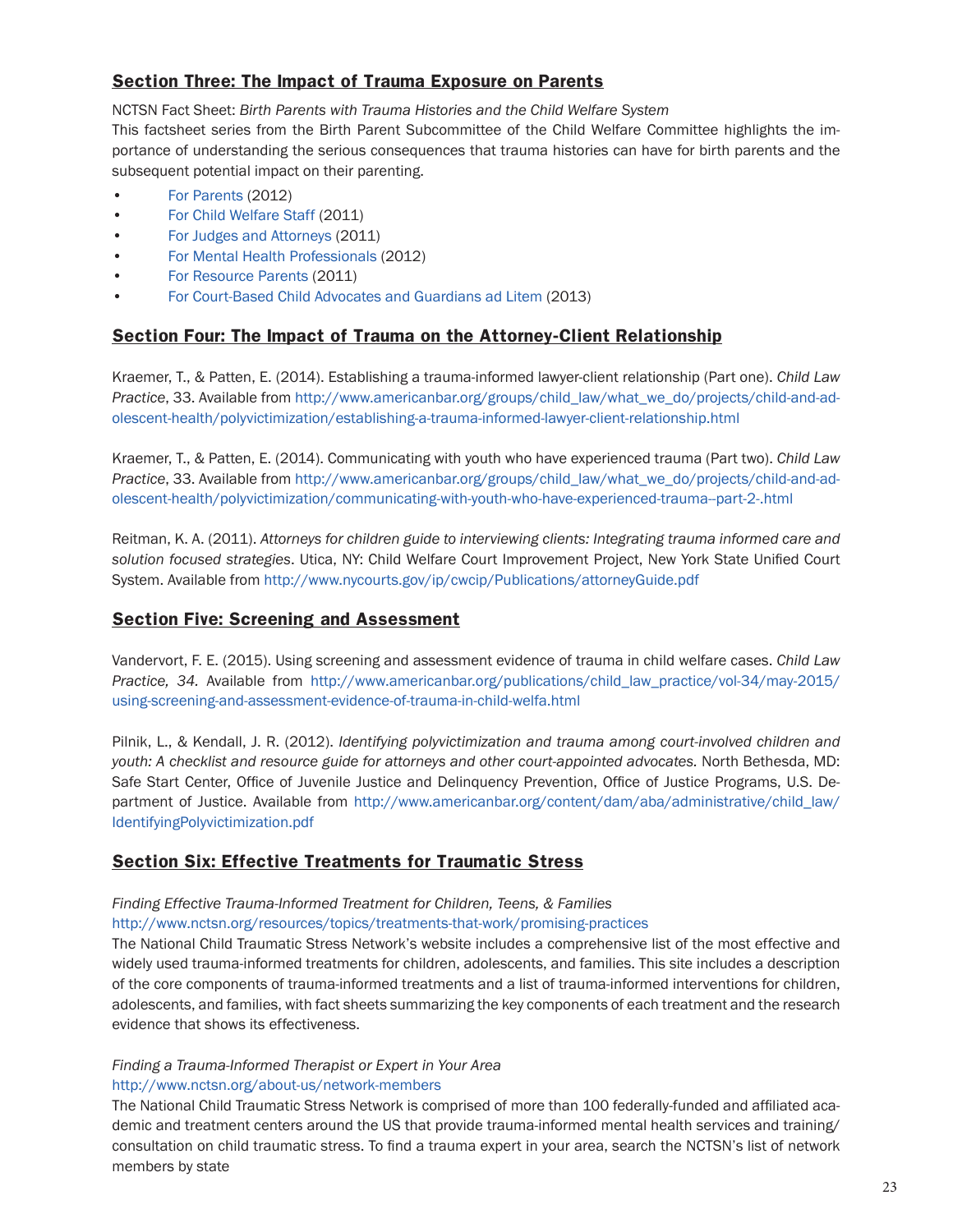#### <http://www.istss.org/find-a-clinician.aspx>

The International Society for Traumatic Stress Studies offers a searchable online database of mental health professionals that offer trauma-informed treatment across the globe.

#### <http://www.nctsn.org/resources/get>-help-now

The NCTSN's *Get Help Now* site offers information on finding help for children who have experienced abuse or neglect.

NCTSN Fact Sheet: *List of Questions to Ask Mental Health Professionals*

- 1. Does the individual/agency that provides therapy conduct a comprehensive trauma assessment? If so: What specific standardized measures are given? What did your assessment show? What were some of the major strengths and/or areas of concern?
- 2. Is the clinician/agency familiar with evidenced-based treatment models?
- 3. Have clinicians had specific training in an evidenced-based model *(when, where, by whom, how much)*?
- 4. Does the individual/agency provide ongoing clinical supervision and consultation to its staff, including how model fidelity is monitored?
- 5. Which approach(es) does the clinician/agency use with children and families?
- 6. How are parent support, conjoint therapy, parent training, and/or psychoeducation offered?
- 7. Which techniques are used for assisting with the following: Building a strong therapeutic relationship; affect expression and regulation skills; anxiety management; relaxation skills; cognitive processing/ reframing; construction of a coherent trauma narrative; strategies that allow exposure to traumatic memories and feelings in tolerable doses so that they can be mastered and integrated into the child's experience; personal safety/empowerment activities; resiliency and closure
- 8. How are cultural competency and special needs issues addressed?
- 9. Is the clinician or agency willing to participate in the multidisciplinary team *(MDT)* meetings and in the court process, as appropriate?

#### <span id="page-23-0"></span>**Section Seven: Placement Decisions, Transitions, and Visitation**

*ReMoved* – video about the experience of children in foster care system <http://vimeo.com/73172036>

NCTSN Presentation: *Working with Parents Involved in the Child Welfare System - Visitation* [http://www.nctsn.org/nctsn\\_assets/anc16\\_new/visitation/presentation\\_html5.html](http://www.nctsn.org/nctsn_assets/anc16_new/visitation/presentation_html5.html)

ACS-NYU Children's Trauma Institute. (2012). *Easing foster care placement: A practice brief.* New York: NYU Langone Medical Center. Available from [http://www.nctsn.org/sites/default/files/assets/pdfs/](http://www.nctsn.org/sites/default/files/assets/pdfs/easing_foster_care_placement_practice_brief.pdf) [easing\\_foster\\_care\\_placement\\_practice\\_brief.pdf](http://www.nctsn.org/sites/default/files/assets/pdfs/easing_foster_care_placement_practice_brief.pdf)

Smariga, M. (2007). Visitation with infants and toddlers in foster care: What judges and attorneys need to know. Washington, DC: American Bar Association. Available from [http://www.americanbar.org/groups/child\\_law/](http://www.americanbar.org/groups/child_law/what_we_do/projects/child-and-adolescent-health/infants-and-young-children.html) [what\\_we\\_do/projects/child-and-adolescent-health/infants-and-young-children.html](http://www.americanbar.org/groups/child_law/what_we_do/projects/child-and-adolescent-health/infants-and-young-children.html)

#### **Section Eight: Secondary Traumatic Stress and Attorneys**

Rainville, C. Understanding Secondary Trauma: A Guide for Lawyers Working with Child Victims, ABA Child Law Practice, Volume 34, Number 9 (September 2015). Available from [http://www.americanbar.org/groups/child\\_](http://www.americanbar.org/groups/child_law/what_we_do/projects/child-and-adolescent-health/polyvictimization/understanding-secondary-trauma--a-guide-for-lawyers-working-with.html) [law/what\\_we\\_do/projects/child-and-adolescent-health/polyvictimization/understanding-secondary-trauma--a](http://www.americanbar.org/groups/child_law/what_we_do/projects/child-and-adolescent-health/polyvictimization/understanding-secondary-trauma--a-guide-for-lawyers-working-with.html)[guide-for-lawyers-working-with.html](http://www.americanbar.org/groups/child_law/what_we_do/projects/child-and-adolescent-health/polyvictimization/understanding-secondary-trauma--a-guide-for-lawyers-working-with.html)

Institute for Redress & Recovery, Santa Clara Law. (n.d.) *Secondary trauma and the legal process: A primer & literature review*. Santa Clara, CA: Author. Available from <http://law.scu.edu/redress>#5

van Dernoot Lipsky, L., & Burk, C. (2009). *Trauma stewardship: An everyday guide to caring for self while caring for others*. San Francisco, CA: Berrett-Koehler Publishers. <http://traumastewardship.com/inside>-the-book/